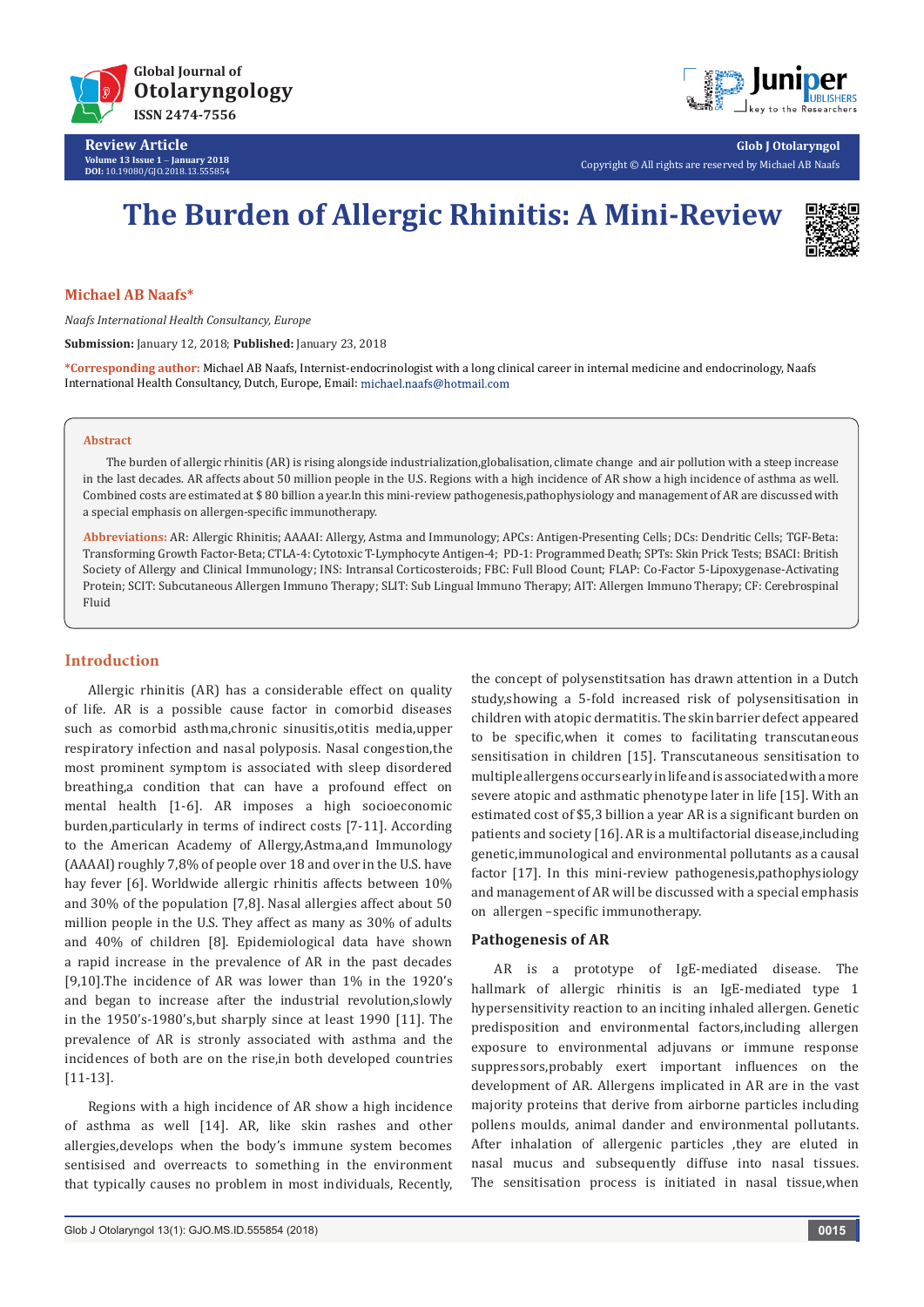antigen-presenting cells (APCs), which are primarily dendritic cells,engulf allergens,break them into allergenic (antigenic) peptides and migrate to lymph nodes,where they present these peptides to naive (never exposed to antigen) yet epitope-specific CD4+ T lymphocytes ( T cells)-[18,19]. CD4+ lymphocyte activation requires the interaction of specifc T cell receptors with allergen peptide-MHC class 2 complexes on the APCs and the ligation of co-stimulatory receptors of the CD 28 family on T cells by B 7 family members of co-stimulatory molecules (CD80 and CD86) on APCs [20]. Naive helper T cells are known as Th 0 cells,because they produce a pattern of cytokines,that spans both the Th 1 and Th 2 phenotype.If given the proper stimulus naive helper T cells can differentiate in the biased Th 1 and Th 2 subset.

In the case of allergy,the Th 2 subset plays a central role.In the development of Th 2 cells,interleukin-4 ( IL-4) is a required stimulus [21]. Dendritic cells (DCs) form a network that is localized within the epithelium and submucosa of the entire respiratory mucosa,including the nasal mucosa.The number of both DCs and T cells at the surface of the nasale epithelium is increased in rhinitis [22]. In addition, to presenting antigen,DCs can polarize naive T cells in either Th 1 or Th2 cells according to their own phenotype,and with signals received from processed antigens and from the tissue environment during antigen presentation.Contacts with a virus promote a Th1 phenotype and cytokines as IL-3,prostaglandin E2 and thymic stromal lymphopoetin released from epithelial cells promote a Th 2 phenotype [23,24]. A distinct subtype of T cells,the so called regulatory T cells (Tregs) suppress immune response (both Th2 and Th1) through the inhibitory cytokines and cell surface molecules,including IL-10 and transforming growth factor-beta (TGF-beta), cytotoxic T-lymphocyte antigen -4 (CTLA-4) and programmed death-1 (PD-1). Tregs can also inhibit effector T cells via a direct cell-cell contact mechanism to induce apoptosis.In addition,Tregs crosstalk with APCs to suppress T cell activation. Tregs are categorized as natural or adaptive (inducible Tr 1). The former are characcterized by the expression of high levels of CD 25 on their surface and by the transcription factor forkhead box P3 ( Fox P3)-[25].

Both nonallergic and allergic individuals retain allergicspecific IL-4 producing effector T cells,IL-10 producing Tr 1 cels and CD25+ Tregs,but in different proportions. Thus the balance between Th 2 and certain Treg populations may decide whether clinical allergy will develop. Ig E,like all immunoglobulins is synthesized by B lymphocytes (B cells) under the regulation of cytokines derived from Th 2 lymphocytes.Two signals are required. Il-4 or IL-3 provides the first essential signal that drives B cells to IgE production by inducing epsilon-germline gene transcription. In the case of IgE-expressing memory B cells, these cytokines induce clonal expansion. The second signal is a co-stimulatory interaction between CD 40 ligand on the T-cell surface and CD 40 on the B-cell surface. This signal promotes B-cell activation and switch recombination for the production of IgE [26-29]. Once produced by B-cells IgE antibodies attack on high-affinity receptors (FceR1) on the surface of mast cells and basophils,rendering them "sensitized". This induces the classical allergic reaction at the cellular level.

#### **Pathophysiology of AR**

About the inflammatory consequences of AR in the nose and the role of many biological products,many assumptions are made.Information is obtained from snapshot imaging of the nasal mucosa from animal models and from basic knowledge about the in vitro activity of various mediators,chemokinines,cytokines and so on. Yet,little confirmation is available on the precise role of the in vivo setting in AR,as pharmacologic or other inhibitory or blocking approaches do not exist or failed to produce significant clinical results.IgE coats the mast cells. When the specific protein ( eg pollen,grain) is inhaled into the nose,it can bind to the IgE on the mast cells,leading to immediate and delayed release of mediators [30-32]. The mediators that are immediately released include,histamine,tryptase,chymase,kinins and heparins [31,32]. The mast cells quickly synthesize other mediators,including leukotrienes and prostaglandin D 2 [33- 35]. These mediators lead to the symptoms of rhinorrhea, (ie, nasalcongestion,sneezing,itching,redness,tearing,swelling,ear pressure and postnasal drip). Mucous glands are stimulated,leading to increased secretions.Vascular permeability is increased,leading to plasma exudation. Vasodilatation results in congestion and pressure.Sensory nerves are stimulated,resulting in sneezing and itching.All of these events can occur in minutes. This is called the early or immediate phase of the allergic reaction.

The late phase response occurs 4-8 hours later. Recruitment of other inflammatory cells to the nasal mucosa,such as neutrophils,eosinophils,lymphocytes and macrophages ,is ordered [36]. The symptoms of the late phase are similar to the early phase,but with less sneezing and itching and more congestion and mucus production.The late phase may persist for hours or days. Systemic effects including fatique,sleepiness and malaise can occur,contributing to impaired quality of life [36]. Irritant triggers such as smoke,nicotin,pollution and strong smells can aggrevate symptoms in a patient with AR. These are also common triggers of vasomotor rhinitis.Many patients have both AR and vasomotor rhinitis [37]. Other patients describe year round symptoms ,instead of seasonal AR.This could be consistent with nonallergic rhinitis,but perennial allergens,such as dust mite or animal exposure should also be considered in this situation.With chronic exposure and chronic symptoms,the patient may not be able to associate symptoms with a particular trigger [38].

## **Diagnosis of AR**

Recently,the British Society of Allergy and Clinical Immunology (BSACI) released updated guidelines for the diagnosis and management of AR and non-allergic rhinitis,first published in 2007 by its Standards of Care Committee [39].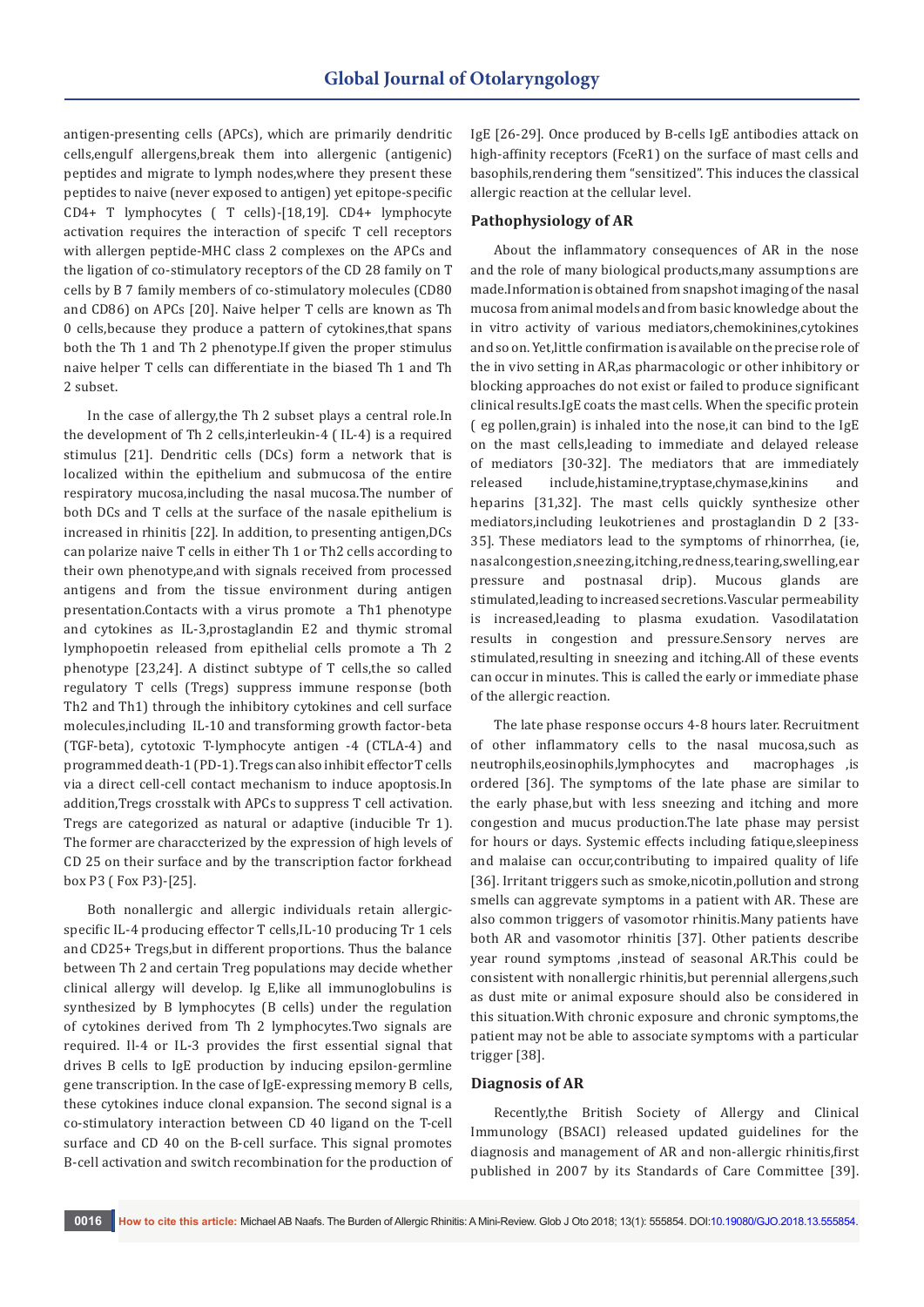For the diagnosis AR a detailed history is required including seasonality (pollen,moulds),indoors or outdoors location (dust mite,presence of house pets), work location (occupational), improvement of holidays and relationship to potential triggers which can impact on the patient's quality of life. Rhinorrhea is either anterior,posterior or both. Secretions can be clear or yellow-green indicating infection. Nasal obstruction can be partial or complete and the severity often correlates with systemic manifestations. Unilateral obstruction is most likely due to septal deviation,while bilateral obstruction is caused mostly to rhinitis or nasal polyps.Severe crusting especially high inside the nose is an unusual symptom in rhinitis and requires further investigation. The eye symptoms of AR include intense itching,redness and swelling of the white of the eye,watering,lid swelling and in severe cases periorbital edema,which can be aggrevated by eye rubbing.Lower respiratory tract symptoms as cough, wheeze, shortness of breath can occur with AR alone,since bronchial hyperreactivity can be induced by upper airway inflammation [40,41].

Disorders of the upper and lower respiratory tract often coexist.Eighty percent of asthmatics have AR. Other symptoms associated with AR are snoring sleep problems,repeated sniffing,and nasal intonation of the voice. The pollen-food syndrome is triggered by ingestion of cross-reacting antigens in some fruits,vegetables and nuts [42]. A proportion of patients suffering from AR,mainly seasonal, have an associated hyperreactivity,which is generally not recognized or treated. A diagnosis of AR is more likely when rhinitis is seasonal or with a family history of AR. However it can arise de novo. A number of drugs can cause or aggrevate AR symptoms. A drug history should include details of the use of alpha-and beta blockers and other antihypertensives (ACE inhibitors), aspirin and NSAIDs, cocaine and chlorpromazine, alcohol, spicy foods, peppers and sulphites,and oral contraceptives. At anterior rhinoscopy hypertrophic,pale and boggy inferior or middle turbinates suggest inflammation,but nasal appearance may be normal in AR.Nasal endoscopy is more specific than rhinoscopy and alters the diagnosis in up to a fifth of patients with nasal disease [43]. Allergen-specific IgE can be detected with skin prick tests ( SPTs) or by serum immunoassay (RAST). SPTs should be carried out routinely to determine if the rhinitis is allergic or nonallergic and have a high negative predictive value.They should be interpreted in the light of the clinical history.

At least 15% of people with a positive SPT do not develop symptoms on exposure to the relevant allergen. [44]. Prick to prick tests with fresh food can be used to diagnose oral allergy syndrome. Serum IgE may be requested when skin tests are not possible or when the SPT together with the clinical history give unequivocal results. Currently available SPTs and allergen-specific IgE show similar sensitivity for house dust mite,but SPTs are more sensitive to other inhalant allergens such as cat epithelium,mould and grass pollen. [45]. Laboratory investigations are guided by the history,examination and

results of SPTs They can include: Full blood count (FBC) and differential white cell count; C-reactive protein,immunoglobulin profile,microbiological examination of sputum and sinus swabs,when chronic infection is suspected. In unexplained nasal obstruction thyroid function tests can be ordered. Asialotransferrin assay is used for identification of CSF (cerebrospinal fluid) leakage. Urine toxicology is performed when cocaine abuse is suspected. The presence of eosinophils in cytologic specimen may be helpful in predicting response to corticosteroids [46,47]. Radiology is not routinely recommended for simple rhinitis.However,when rhinosinusitis or nasal polyposis is suspected,especially non-responsive to therapy, CT scan is helpful. Nasal challenge may be useful to confirm aspirin sensitivity or in occupational rhinitis.Measurements of lung function should be considered in all patients with persistent rhinitis.ENT referral is required for patients with unilateral symptoms,heavily blood stained discharge or pain. Those with nasal blockage unrelieved by pharmacotherapy or structural abnormalities,such as septal deviation,making nasal therapy difficult, should be seen by an ENT surgeon.

#### **Management of AR**

Allergen avoidance clearly works in seasonal allergy rhinoconjunctivitis,which is traditionally in spring. However,climate change might prolong the pollen season.This extension of the pollen season could be due to a prolonged flowering time of certain species,or the appearance of new species,that flower in late summer eg common ragweed.Trees such as birches and planes might produce larger quantities of pollen,which could result in more severe symptoms.Climate change could cause an increase in heavy thunderstorms on summer days in the grass pollen season,,which are known to increase the chance of asthma exacerbations. Hay-fever season will be prolonged through the year [48]. For patients with house dust mite-sensitive AR,the situation is complicated by the difficulties of reducing exposure to mites in the home.A systematic review of trials of mite allergen avoidance in rhinitis concluded that trials are generally small and of poor methodologically quality and meta-analysis could not be performed [49]. Large studies of a combination of strategies to reduce exposure to dust mites have not been conducted,but should probably include measures to reduce mites in cars,at school and work. For occupational AR complete avoidance of exposure to the causal agent is recommended [50].

a. Allergen avoidance measures that can be taken are:

b. Encase matress, pillow and duvet in allergenimpermeable fabric,

c. Use of acaricides on carpets and soft furnishing,

d. minimizing outdoor activity when pollen is highest (early morning,early evening,during mowing),

e. Avoiding going out during or after thunderstorms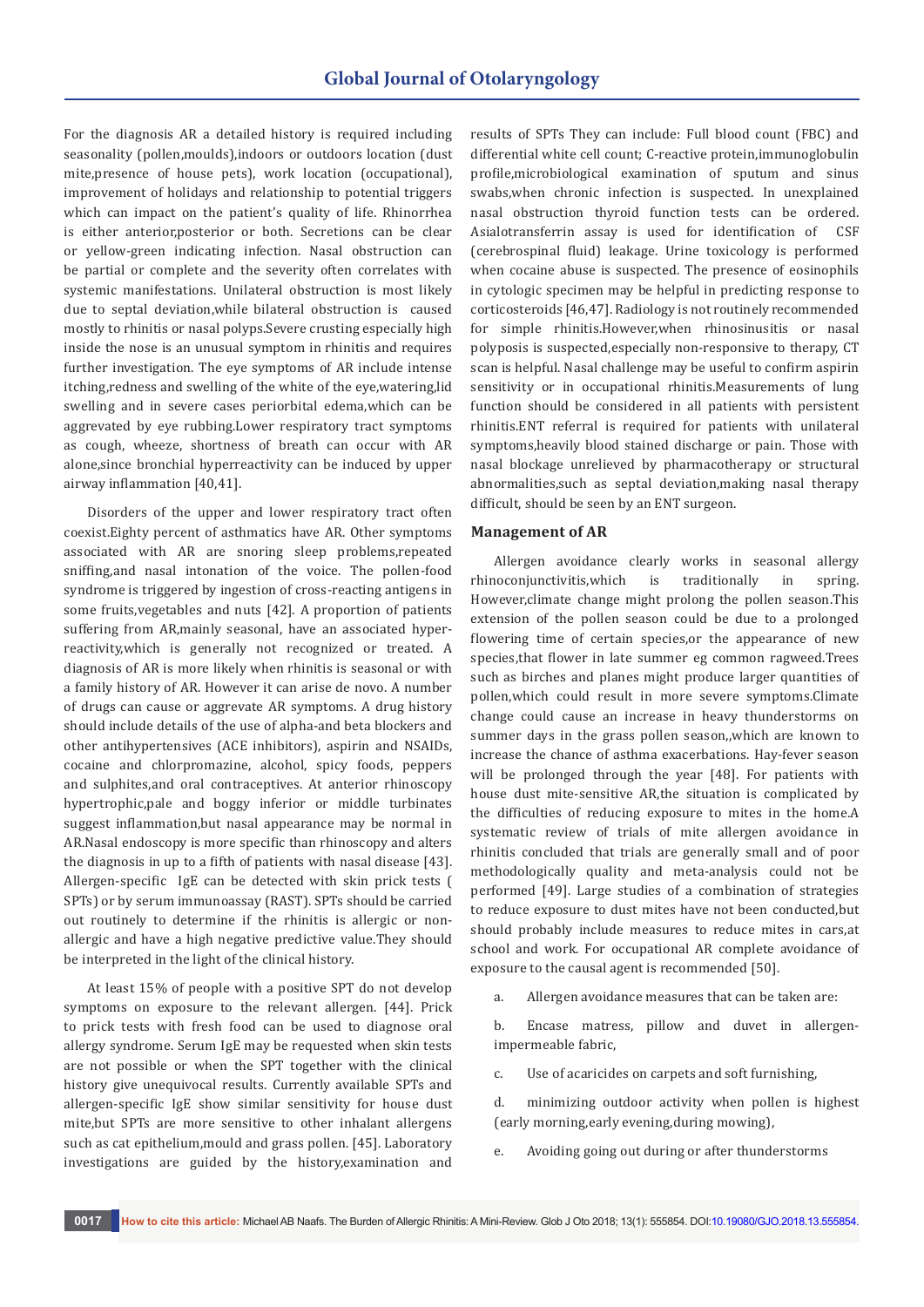- f. keeping windows closed(house and car),
- g. Shower/wash hair following high exposure,
- h. Avoid drying washings outdoors when pollen count is high,

planning holidays to avoid the pollen season. Irritants such as smoke,traffic pollution can worse AR symptoms and should be avoided, where possible. Interventions that may help to reduce symptoms during the pollen season include patients wearing sunglasses (GradeC), balms and ointments applied to the nose [51-53]. In a DBRPC (double blind,randomized,placebocontrolled) study the application of a cellulose powder (Nasileze TM),three times daily,resulted in significant reductions in severity scores for sneezing,runny nose,stuffy nose and symptoms from eyes and lower airways,with no clinically significant adverse effects [54]. For patients with AR sensitized to and symptomatic on contacts with pets such as cats,dogs and horses avoidance of the animal should be advised.For those ,who wish to keep pets to which they are sensitized there is limited information from randomized studies on which to base recommendations [55]. HEPA(High Efficiency Particulate Air) filters alone do not seem useful for cat allergic patients with cats.Cat allergen expoure can be reduced using temperature controlled laminar air flow treatment [56] and although this treatment has shown to improve asthma-related quality of life,this has not been tested for AR [57]. Isotonic saline irrigation in both adults and children was well tolerated [58], inexpensive,easy to use and with no evidence of adverse effects to health with regular use [59,60]. The use of a ten second burst of carbon dioxide from a pressured container into the nasal airway,with the mouth open,reduces all the symptoms of AR within minutes.It is now available over the counter for rescue treatment as Serenz [61,62].

## **Pharmacotherapy of AR**

Allergen and irritant avoidance are difficult and many rhinitis sufferers continue to have persistent symptoms,the nature of which should select the medication.Following diagnosis and classification (AR,Non-AR Vasomotor Rhinitis ,Mixed AR) according to disease severity a stepwise pharmacotherapeutic approach should be introduced. A combimation of treatments is often needed for more severe disease an it is here that the option of immunotherapy should also be considered.

#### **Antihistamines in AR**

Antihistamines are available as oral,intranasal and ocular preparations.All demonstrate clinical efficacy.Second generation antihistamines are long-acting and are largely non-sedating and have no clinically significant anticholinergic activity at therapeutic doses,although there is variation in individual susceptibility to such effects [63]. Oral antihistamines reduce mean daily rhinitis symptoms scores,in absolute terms, by an estimated 7% versus placebo [64], and can significantly improve quality of life [65,66]. They act predominantly on neurally mediated symptoms of itch,sneeze and rhinorrhea and have

only a modest effect on nasal congestion [67-73]. Additionally, they reduce histamine driven symptoms as itch [74] at sites other than just the nose as conjunctiva, palate and skin [75-77]. They should be used regularly rather than "as needed" use in persistent rhinitis [78,79]. Acrivistine has the fastest onset of action,but needs to be used 8 hourly.Fexofenadine is the least sedating oral anti-histamine with a wide therapeutic index. First generation antihistamines are less useful due to sedation and cognitive impairment,which can worsen driving and examination results already impaired by rhinitis [5,80]. Their use s not recommended. Antihistamines with an anti-cholinergic effect are associated with dementia [81].

Second generation antihistamines as terfenadine and astimezole were implicated in deaths from ventricular fibrillation via QT interval prolongation [82]. Ebastine and mizolastine also need to be used with caution in those with cardiac risk factors [83], but even ceterizine,desloratidine,diphenhydramine, fexofenadine, loratidine were possibly associated with cardiac arrythmias in a single large European pharmacovigilance study [84]. Antihistamines have a place in first line therapy for mild to moderate intermittent and mild persistent rhinitis,and as an addition to intranasal steroids for moderate persistent severe rhinitis uncontrolled on topical intranasal corticosteroids alone,particularily when eye symptoms are present [85-87]. Topical H1-antihistamines are superior in attenuating rhinitis symptoms [88] and in decreasing nasal obstruction to oral antihistamines), although they do not improve symptoms due to histamine at other sites,such as skin [89,90]. There is a rapid onset of action (15minutes),faster than oral antihistamines [91]. They can be effective in patients who have previously failed oral antihistamines. Treatment with both an intranasal and oral antihistamine confers no additional advantage in alleviating nasal symptoms [92]. They are less effective than an intranasal steroid in relieving the symptoms of allergic rhinitis.Adverse effects include local irritation and taste disturbance (dysgeusia) with azelastine [93].

#### **Corticosteroid therapy in AR**

Topical corticosteroids are the mainstay of anti-inflammatory interventions in AR. Factors which need consideration are systemic drug bioavailability,safety and cost [94]. Ease of device use may influence concordance. Intransal corticosteroids (INS) reduces all symptoms by about 17% more than placebo,with a variable effect on associated allergic conjunctivitis [95,96]. Meta-analysis shows that INS is superior to oral antihistamines or leukotriene receptor antagonist alone on all aspects of allergic rhinitis [64,97]. Onset of action is 6-8 hours after the first dose,clinical improvement may not be apparent until after 2 weeks [97]. Starting treatment two weeks prior to a known allergy season improves efficacy [98]. Clinical efficacy is similar for all INS, but bioavailability varies considerable. The systemic absorption is neglgible with mometasone fuorate,fluticatisone fuorate and fluticasone propionate and these preparations are favoured for children.Systemic absorption is modest for the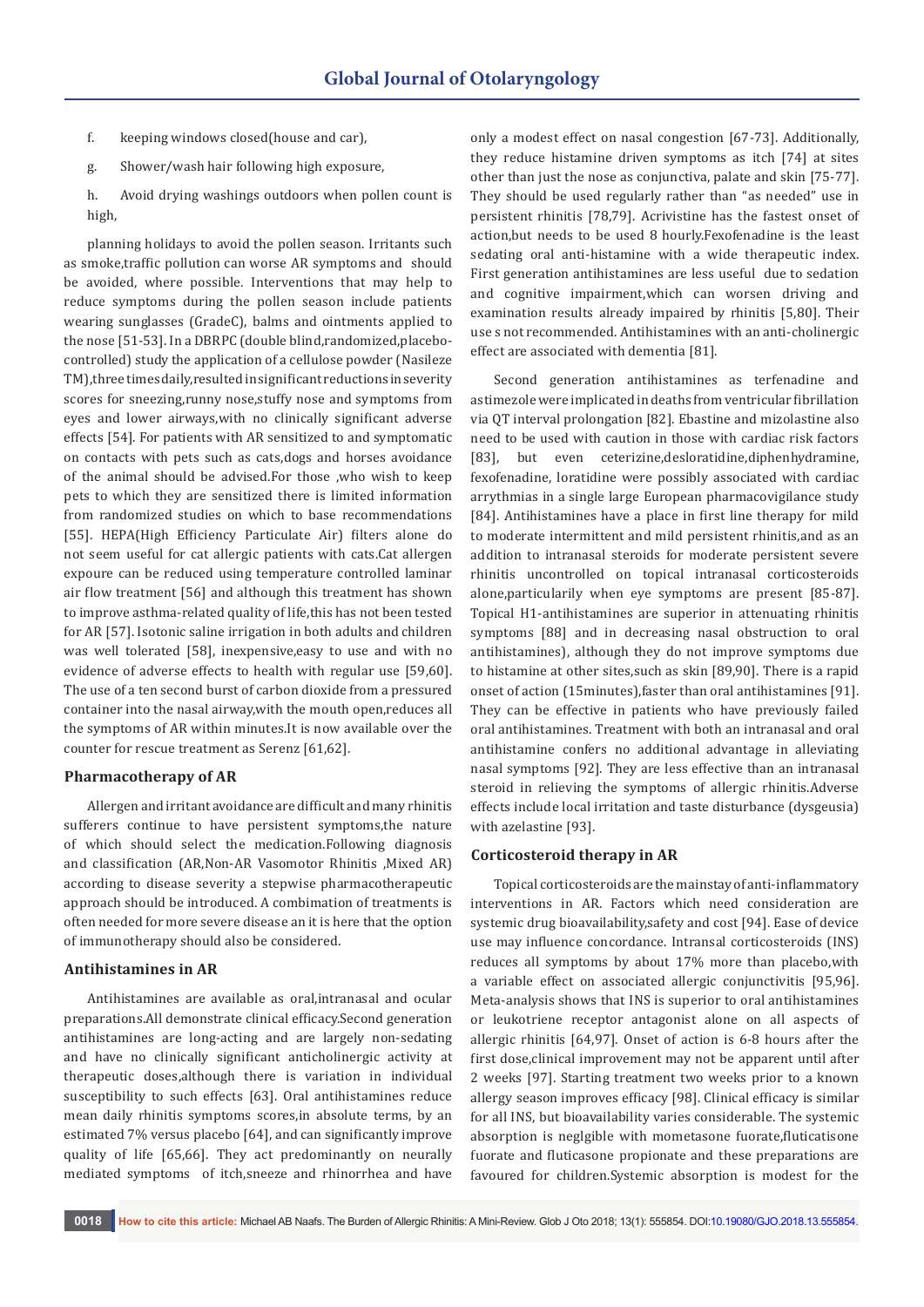remainder,and high for betamethasone which should be used short-term only [99,100]. Local nasal irritation, sore throat and epistaxis affect around 10% of users.Reduction of local adverse effects,such as nasal crusting,bleeding and pain can be achieved in many cases by correct use of the intranasal device.Nasal drops are useful for severe obstruction and should be used in the "head upside down"position to reach the ostiomeatal complex. Raised intra-ocular pressure has been described with INS,thus limiting its use in patients with a predisposition to high ocular pressure or glaucoma [101]. INS are a first line of therapy for moderate to severe persistent symptoms [101], possibly combined with a short-term nasal decongestant [97,102].

# **Combination therapy in AR**

INS demonstrate similar or greater efficacy to an oral antihistamine plus a leukotriene receptor antagonist [103,104]. Currently available as a combination spray containing azelastine anf fluticasone propionate,Dysmysta, leads to greater symptom improvement, than using either agent alone in seasonal AR [105]. All symptoms of allergic rhinitis were significantly improved with onset of action by 30 minutes [106]. The combination approach leads to clinical improvement of symptoms earlier than with azelastine or fluticasone monotherapy [105]. Ocular symptoms of allergy were better treated with the combination spray rather than fluticasone or azelastine alone [106]. Efficacy over fluticasone is demonstrated in perennial allergic rhinitis [107]. Combination of topical antihistamines with INS should be used in patients when symptoms remain uncontrolled on antihistamines or INS or on a combination of both. There are no trials of oral steroid use and efficacy in AR, although there is grade A evidence in chronic rhinosinusitis with nasal polyposis where inflammation is more severe. During severe exacerbation despite compliance on conventional pharmacotherapy, it is important to ensure intranasal steroid therapy is co-administered alongside oral steroids with or without a short-term decongestant spray to allow intranasal drug penetration.

There is no definite consensus on the dose and duration of systemic steroid therapy. A suggested regime for adults is 0,5mg per kg for 5-10 days.Frequent oral steroid rescue should prompt immunotherapy as a treatment option. Topical decongestant formulations allow relief of nasal congestion via vasoconstriction within minutes,faster and with greater impact than intranasal steroids [108,109]. A decongestant spray may allow delivery of intranasal drugs beyond the inferior turbinates.For example,oxymetazoline and fluticasone fuorate when used together further improved nasal congestion more than either alone [109]. Only short term use,fewer than 10 days, is recommended as a paradoxical increase in nasal congestion secondary to rebound vasodilatation (rhinitis medicamentosa) can occur [110]. Topical decongestants are used in eustachian tube dysfunction when flying. They are used to increase nasal patency before douching or intranasal administration of nasal steroids [111]. Oral decongestants,pseudoephedrine, are weakly

effective in reducing symptoms [112] and have many side effects,so they are not recommended [113].

#### **Anti-leukotrienes in AR**

Two approaches have been taken to developing antileukotriene drugs. The first is the development of synthesis inhibitors that are either direct inhibitors of the 5-lipoxygenase enzyme or antagonists of the essential cofactor 5-lipoxygenaseactivating protein (FLAP)-[114]. The second approach has been to develop receptor antagonists.Zyflo is a 5-lipoxygenase inhibitor. Montelukast (Singular), pranlukast(ONON), and zafirlukast (Accolate) are leukotriene receptor antagonists (LTRAs)-[114]. They have a therapeutic profile similar to antihistamines,with efficacy comparable to loratidine in seasonal AR [115], and are less effective than topical nasal corticosteroids (INS)-[115-118]. The response is less consistent than that obseved with antihistamines [118-120]. LTRAs reduce rhinitis symptoms by 5% more than placebo [64]. Combination of an antileukotriene plus antihistamine has no advantage over either drug used alone [121-125], and is not any more effective than INS alone [101,125]. Antileukotrienes may have a place in patients with seasonal AR [126]. They are usually well tolerated. Occasionally,headache,gastrointestinal symptoms or rashes can occur.Neuropsychiatric symptoms have been reported in children.There is a possible causal link between LTRA use and eosinophilic polyangiitis [127,128].

## **Topical anticholinergics in AR**

Ipratropium bromide decreases rhinorrhea,particularily if neurogenic rather than inflammatory,in origin. It has no effect on other nasal symptoms [129-133]. Regular use may be effective as an "add on" for allergic rhinitis when watery rhinorrhea persists despite INS and antihistamines [130,133].

## **Chromones in AR**

The chromones sodiumcromoglycate and nedocromil sodium inhibit the degranulation of sensitized mast cells,inhibiting the release of mediators [134]. Sodium cromoglycate is weakly effective in rhinitis with some effect on nasal obstruction [135,136]. Cromoglycate and nedocromil eye drops are useful in conjunctivitis as topical therapy [137].

#### **Immunotherapy in AR**

Allergen immunotherapy (AIT) is the only class for respiratory allergy that has the potential to change the course of the disease. Its immunological mechanisms of action involve induction of allergen-specific immune tolerance.Respiratory allergy is nowadays considered a single condition which affects both upper and lower airways integrated in the "one airway"concept. The association of allergic rhinitis (AR) and asthma has been extensively established and the common mechanistic pathways leading to inflammation also share multiple characteristics.Also, it is well known that AR frequently precedes the onset of asthma,allowing a window of opportunity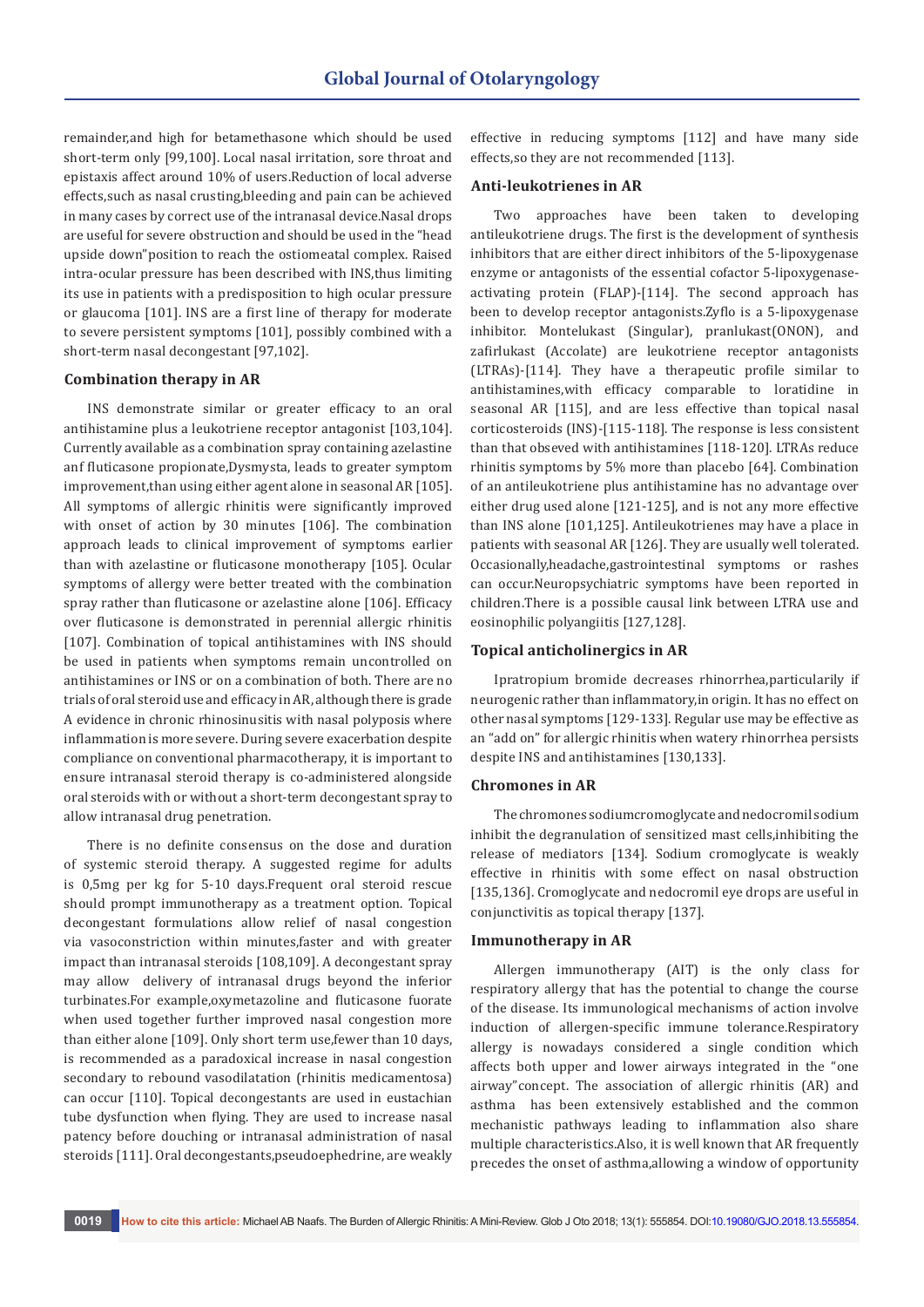for intervention [102]. AIT is the similtaneous treatment of all clinical expressions of respiratory allergy,that is from rhinoconjunctivitis to asthma [138]. AIT may be preventive in two modes; decreasing the risk of developing asthma in patients which only suffer AR and diminishing the tendency of the allergic patients to become sensitized to further allergens [139].

## **Subcutaneous allergen immunotherapy in AR**

Subcutaneous allergen immunotherapy (SCIT) has extensively been evaluated in AR,as this has been the primary indication of AIT. Data provided by different meta-analysis of published trials have shown,That it is an effective treatment,decreasing both symptom and medication scores [140,141]. In a Cochrane metaanalysis for both seasonal rhinitis due to pollens the evidence level was1+++ and for perennial rhinitis due to house dust mite the evidence level was 1+ [140,142]. There are few randomized controlled trials of immunotherapy for cat allergy [143,144]. SCIT requires weekly up-dosing regimens,followed by 4-6 weekly maintenance injections for 3-5 years. Pre-seasonal SCIT is effective for pollen allergy. In view of the risk of systemic sideeffects SCIT should only be given in specialist clinics by trained personnel with immediate access to adrenaline and resuscitation facilities [145].

## **Sublingual immunotherapy in AR**

In the last decades sublingual immunotherapy (SLIT) has become a widely used form of AIT.Again meta-analysis of studies has assessed its efficacy,indicating a reduction in symptoms and the need of medication [146-148]. Nevertheless,and despite meta-analysis are nowadays considered to hold the highest degree of evidence,critical appraisals have been published and should also be carefully considered [149,150]. Assessment of ATI in asthma has only been adequately reported in trials to address this aim.In trials where the primary indication of AIT was rhinitis,it is difficult to infer the effect on asthma symptoms,either because they have not been examined,because patients with asthma symptoms were excluded,or because the low number of patients with asthma or the mildness of the disease renders underpowered results to draw conclusions [151,152]. A recent Cochrane review on SLIT for asthma was unable to reach conclusions on the efficacy due to the lack of data for important outcomes such as exacerbations and quality of life and use of non-validated symptoms and medication scores according to the authors [153]. SLIT has emerged as an effective and safe alternative for the treatment of allergic rhinitis with or without seasonal asthma. SLIT is well tolerated with side effects largely confined to local itching and swelling in the mouth and the throat.

After supervision of the first dose by the prescribing physician with a one-hour period observation, SLIT is selfadministered daily at home. SLIT has an excellent safety record,although there are case reports of systemic reactions and of eosinophilic oesophagitis,but no deaths have been reported. Oral antihistamines given prior to SLIT initation and for the first two weeks of the course of therapy can reduce local irritaton. Recently,Odactra (Merck), a house dust mite (Dermatophagoides faminae and Dermatophagus pteronyssinus,allergen extract was approved by the FDA (March,1,2017), for the treatment of adults aged 18-65 years with house dust mite (HDM) induced AR,with or without conjunctivitis,confirmed by in vitro testing for IgE antibodies to Dermatophagoides pteronyssinus house dust mite,or skin testing to licensed house dust mite allergen extracts. Odactra is not indicated for the immediate relief of symptoms of HDM allergy. The safety and efficacy of Odactra were evaluated in a large clinical trial program that included over 6000 patients [154]. Immunotherapy is the only treatment that can modify the course of allergic rhinitis (AR), with longterm remission following discontinuation [155]. Subcutaneous immunotherapy in children with seasonal rhinitis reduces progression to asthma,an effect that persisted for 10 years [155]. Immunotherapy may prevent development of new sentisations.

## **Complementary therapies in AR**

The evidence levels for all complementary therapies,including acupuncture,herbal medicine,phototherapy and homeopathy are not considered sufficient for recommendation in AR.

#### **Conclusion**

Allergic rhinitis (AR) is a rising burden on patients and society since tha last decades. Industralization,globalisation,air pollution and climate change play a definite role. About the inflammatory consequenses of AR in the nose and the role of biological products many assumptions are made.Information is obtained from a snapshot imaging the nasal mucosa of animal models and from basic knowledge about the in vitro activity of various mediators,chemokinines,cytokines,etc. Yet,little information is available on the precise role of the in vivo setting. It is not known how aerial particulate matter triggers and interfere with the early and late phase allergic reaction. Allergen avoidance is notably difficult.Antihistamines score 7% better than placebo [64] and intranasal steroids score 17% better than placebo,with a variable effect on associared allergic conjunctivitis [95,96]. Antileukotrienes have a similar profile to antihistamines and are less effective than topical corticosteroids. Topical anticholinergics decrease rhinorrhea rather than inflammation. The chromones inhibit the degranulation of mast cells inhibiting the release of mediators.They are weakly effective in AR and nasal obstruction.Only allergen immunotherapy (AIT) is able to change the course of AR.As AR frequently precedes the onset of asthma,AIT offers a window of opportunity for intervention [102] Subcutaneous immunotherapy (SCIT) in children with seasonal AR reduces progression to asthma,an effect that persisted for 10 years [155]. Immunotherapy prevents developments of new sentisations (159,160) Sublingual immunotherapy has emerged as an effective and safe alternative for the treatment of AR and is self-administered at home after a supervised firstdose observation.Future research shoud be directed at the role of triggers as nicotin,smoke and particulate matter in the immunology process involved in AR.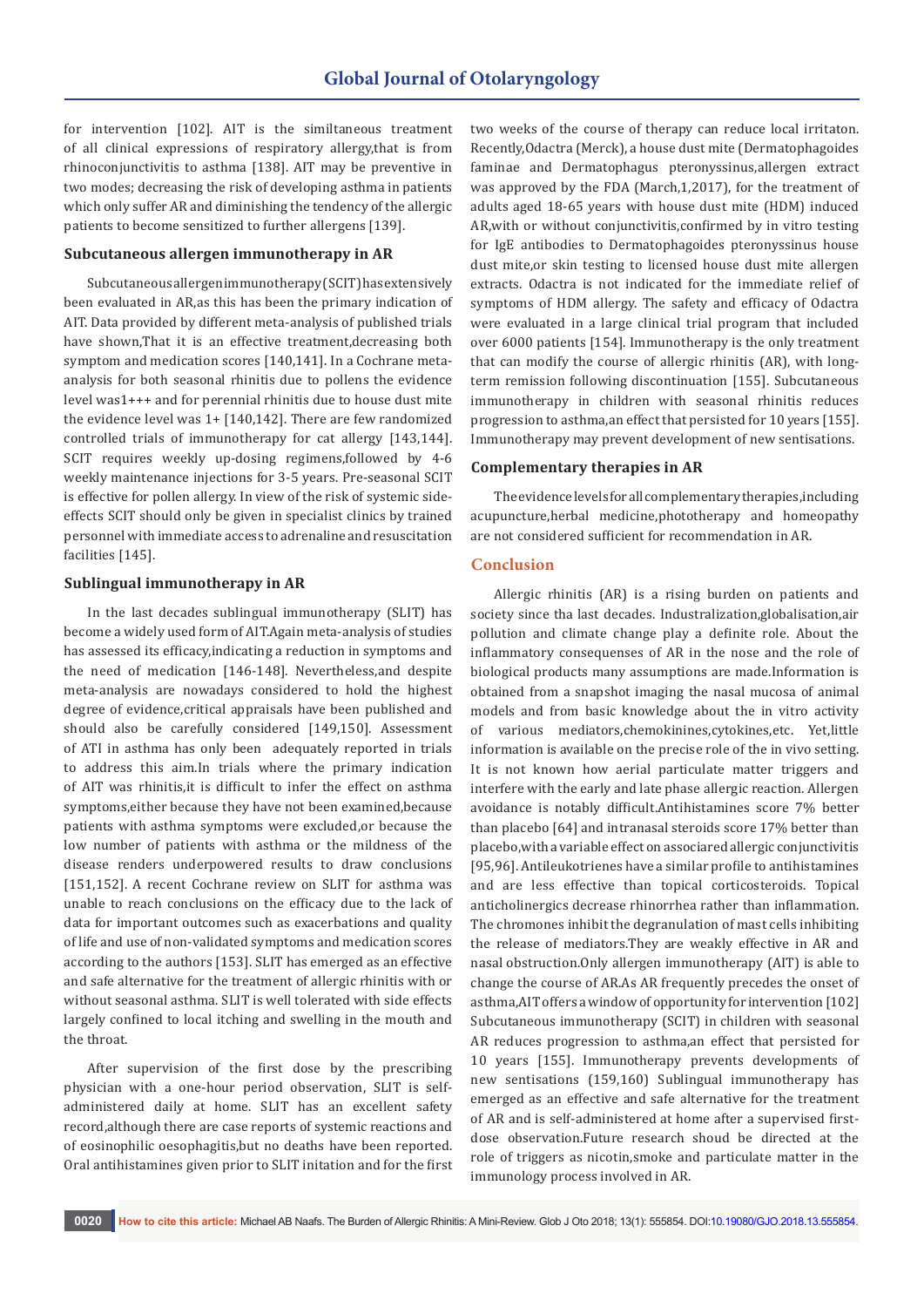#### **References**

- 1. [Price D, Scadding G, Ryan D, Claus Bachert, G Walter Canonica, et](https://ctajournal.biomedcentral.com/articles/10.1186/s13601-015-0083-6)  [al. \(2015\) The hidden burden of allergic rhinitis: UK healthcare](https://ctajournal.biomedcentral.com/articles/10.1186/s13601-015-0083-6)  [resource utilisation survey. Clin Transl Allergy 5: 39.](https://ctajournal.biomedcentral.com/articles/10.1186/s13601-015-0083-6)
- 2. [Lamb CE, Ratmer PH, Johnson CE, Ambegaonkar AJ, Joshi AV, et](https://www.ncbi.nlm.nih.gov/pubmed/16846553)  [al. \(2006\) Economic impact of workplace productivity losses due](https://www.ncbi.nlm.nih.gov/pubmed/16846553)  [to allergic rhinitis compared with select medical conditions in the](https://www.ncbi.nlm.nih.gov/pubmed/16846553)  [United States from an employer perspective. Curr Med Res Opin](https://www.ncbi.nlm.nih.gov/pubmed/16846553)  [22\(6\): 1203-1210.](https://www.ncbi.nlm.nih.gov/pubmed/16846553)
- 3. [Hellgren J, Cervin A, Nordling S, Bergman A, Cardell LO \(2010\)](https://www.ncbi.nlm.nih.gov/pubmed/19958315)  [Allergic rhinitis and the common cold-high cost to society. Allergy](https://www.ncbi.nlm.nih.gov/pubmed/19958315)  [65\(6\): 776-783.](https://www.ncbi.nlm.nih.gov/pubmed/19958315)
- 4. [Small M, Piercy J, Demoley P, Marsden H \(2013\) Burden of illness](https://www.ncbi.nlm.nih.gov/pubmed/24107462)  [and quality of life in patients being treated for seasonal allergic](https://www.ncbi.nlm.nih.gov/pubmed/24107462)  [rhinitis; a cohort survey. Clin Tramsl Allergy 3\(1\): 33.](https://www.ncbi.nlm.nih.gov/pubmed/24107462)
- 5. [Walker S, Khan Wasti S, Fletcher M, et al. \(2007\) Sesonal allergic](https://www.ncbi.nlm.nih.gov/pubmed/17560637)  [rhinitis is associated with a detrimental effect on examination](https://www.ncbi.nlm.nih.gov/pubmed/17560637)  [performance in United Kingdom teenagers: case control study. J](https://www.ncbi.nlm.nih.gov/pubmed/17560637)  [Allergy Clin Immunol 120\(2\): 381-387.](https://www.ncbi.nlm.nih.gov/pubmed/17560637)
- 6. [Schiller JS, Lucas JW, Ward BW, Peregoy JA \(2010\) Summary Health](https://www.ncbi.nlm.nih.gov/pubmed/22834228)  [Statistics for US adults: National Health Interview Survey 2010.](https://www.ncbi.nlm.nih.gov/pubmed/22834228)  [Vital Health Stat \(252\): 1-207.](https://www.ncbi.nlm.nih.gov/pubmed/22834228)
- 7. [Panwankar R, Walkter G, Holgate ST \(2011\) World Health](http://www.worldallergy.org/UserFiles/file/WAO-White-Book-on-Allergy_web.pdf)  [Organization: White Book on Allergy 2011-2012.](http://www.worldallergy.org/UserFiles/file/WAO-White-Book-on-Allergy_web.pdf)
- 8. [\(2017\) Allergy Statistics AAAAI 2017.](https://www.google.co.in/search?q=http%2F%2Fwww.aaaai.org%2Fabout-aaaai%2Fnewsroom%2Fallergy.statistics&ie=utf-8&oe=utf-8&client=firefox-b-ab&gfe_rd=cr&dcr=0&ei=tPteWuvQKvCG8QeD3aKwDg)
- 9. [Yang G, Liu ZQ, Yang PC \(2013\) Treatment of allergic rhinitis with](https://www.ncbi.nlm.nih.gov/pmc/articles/PMC3784923/)  [probiotics. N Am J Sci 5\(8\): 465-468.](https://www.ncbi.nlm.nih.gov/pmc/articles/PMC3784923/)
- 10. Wang J, Wu J, Lui H (2015) Allergic Disease Epidemiology, Chapter 2 In: Allergy Bioinformatics, Translational Bioinformatics. Springer Science Business Media, Dordrecht.
- 11. [De Marco R, Cappa V, Accordini S, Rava M, Antonicelli L, et al. \(2012\)](https://www.ncbi.nlm.nih.gov/pubmed/22005911)  [Trends in the prevalence of asthma and allergic rhinitis in Italy](https://www.ncbi.nlm.nih.gov/pubmed/22005911)  [between 1991 and 2010. Eur Respir J 39\(4\): 883-892.](https://www.ncbi.nlm.nih.gov/pubmed/22005911)
- 12. [Pesce G, Marchetti P, Girardi P, Alessandro Marcon, Lucia Cazzoletti,](http://erj.ersjournals.com/content/40/Suppl_56/P4777)  [et al. \(2012\) Lattitude variation in the prevalence of asthma and](http://erj.ersjournals.com/content/40/Suppl_56/P4777)  [allergic rhinitis in Italy: results from the GEIRD study. Eur Respir J](http://erj.ersjournals.com/content/40/Suppl_56/P4777)  [40: \(S 56\): 4777.](http://erj.ersjournals.com/content/40/Suppl_56/P4777)
- 13. [Sanjana JM, Mahesh PA, Yayaraj BS, KS Lokesh \(2014\) Changing](http://erj.ersjournals.com/content/44/Suppl_58/P1187)  [trends in the prevalence of asthma and allergic rhinitis in children](http://erj.ersjournals.com/content/44/Suppl_58/P1187)  [in Mysore, South India. Eur Respir J 44\(58\): 1187.](http://erj.ersjournals.com/content/44/Suppl_58/P1187)
- 14. [Khan DA \(2014\) Allergic rhinitis and asthma:epidemiology and](https://www.ncbi.nlm.nih.gov/pubmed/25295802)  [common pathophysiology. Allergy Asthma Proc 35\(5\): 357-361.](https://www.ncbi.nlm.nih.gov/pubmed/25295802)
- 15. Broeks SA, Brand PL (2016) Atopic dermatitis is associated with a five-fold increased risk of polysentisatisation in children. Acta Pediatrica.
- 16. [Bhattachryya N \(2011\) Incremental healthcare utilisation and](https://www.ncbi.nlm.nih.gov/pubmed/21997726)  [expenditures for allergic rhinitis in the United States Laryngoscope](https://www.ncbi.nlm.nih.gov/pubmed/21997726)  [12\(9\): 1830-1833.](https://www.ncbi.nlm.nih.gov/pubmed/21997726)
- 17. [Higgins TS, Reh DD \(2012\) Environmental pollutants and allergic](https://www.ncbi.nlm.nih.gov/pubmed/22487789)  [rhinitis. Curr Opin Otolaryngol Head Neck Surg 20\(3\): 209-214.](https://www.ncbi.nlm.nih.gov/pubmed/22487789)
- 18. [Godthelp T, Fokkens WJ, Kleinjan A, Holm AF, Mulder PG, et al.](https://www.ncbi.nlm.nih.gov/pubmed/8809425)  [\(1996\) Antigen presenting cells in the nasal mucosa of patients with](https://www.ncbi.nlm.nih.gov/pubmed/8809425)  [allergic rhinitis during allergen provocation. Clin Exp Allergy 26\(6\):](https://www.ncbi.nlm.nih.gov/pubmed/8809425)  [677-688.](https://www.ncbi.nlm.nih.gov/pubmed/8809425)
- 19. [Kleinjan A, Willart M, Van Rijt LS, Braunstahl GJ, Leman K, et](https://www.ncbi.nlm.nih.gov/pubmed/17088138)  [al. \(2006\) An essential role for dendritic cells in human and](https://www.ncbi.nlm.nih.gov/pubmed/17088138)  [experimental rhinitis. J Allergy Clin Immunol 118\(5\): 1117-1128.](https://www.ncbi.nlm.nih.gov/pubmed/17088138)
- 20. [Bugeon L, Dalmann M \(2000\) Costimulation of T cells. Am J Respir](https://www.ncbi.nlm.nih.gov/pubmed/11029388)  [Crit Care Med 162\(4\): S164-S168.](https://www.ncbi.nlm.nih.gov/pubmed/11029388)
- 21. [Georas S, Guo J, Fanis U, Casolaro V \(2005\) T helper cell type-2](https://www.ncbi.nlm.nih.gov/pubmed/16319345)  [regulation in allergic disease. Eur Respirat J 26\(6\): 1119-1137.](https://www.ncbi.nlm.nih.gov/pubmed/16319345)
- 22. [Hartmann E, Graefe H, Hopert A, Pries R, Rothenfusser S, et al.](https://www.ncbi.nlm.nih.gov/pubmed/16928885)  [\(2006\) Analysis of plasmacytoid and myeloid dendritic cells in nasal](https://www.ncbi.nlm.nih.gov/pubmed/16928885)  [epithelium. Clin Vaccine Immunol 13\(11\): 1278-1286.](https://www.ncbi.nlm.nih.gov/pubmed/16928885)
- 23. [Liu YJ \(2005\) IPC: professional type 1 interferon producing cells](https://www.ncbi.nlm.nih.gov/pubmed/15771572)  [and plasmacytoid dendritic cell precursors. Annu Rev Immunol 23:](https://www.ncbi.nlm.nih.gov/pubmed/15771572)  [275-306.](https://www.ncbi.nlm.nih.gov/pubmed/15771572)
- 24. [Bharadwaj AS, Bewtra AK, Agrawal DK \(2007\) Dendritic cells in](https://www.ncbi.nlm.nih.gov/pubmed/17823633)  [allergic airway inflammation. Can J Physiol Pharmacol 85\(7\): 688-](https://www.ncbi.nlm.nih.gov/pubmed/17823633) [699.](https://www.ncbi.nlm.nih.gov/pubmed/17823633)
- 25. [Maloy K, Powrie F \(2001\) Regulatory T cells in the control of](https://www.ncbi.nlm.nih.gov/pubmed/11526392)  [immune pathology. Nat Immunol 2\(9\): 816-822.](https://www.ncbi.nlm.nih.gov/pubmed/11526392)
- 26. [Akdis M, Verhagen J, Taylor A, Fariba Karamloo, Christian](https://www.ncbi.nlm.nih.gov/pmc/articles/PMC2211782/)  [Karagiannidis, et al. \(2004\) Immune response in healthy and](https://www.ncbi.nlm.nih.gov/pmc/articles/PMC2211782/)  [allergic individuals are characterized by a fine balance between](https://www.ncbi.nlm.nih.gov/pmc/articles/PMC2211782/)  [allergen-specific T regulatory 1 and T helper 2 cells. J Exp Med](https://www.ncbi.nlm.nih.gov/pmc/articles/PMC2211782/)  [199\(11\): 1567-1573.](https://www.ncbi.nlm.nih.gov/pmc/articles/PMC2211782/)
- 27. Maggi L, Santarlasci V, Liotta F, et al. (1992) Demonstration of circulating allergen-specific CD4+ CD 25 high FoxP3+ T-regulatory cells in both nonatopic and atopic individuals. Geha R Regulation of IgE synthesis in humans. J Aller Clin Immunol 90: 143-150.
- 28. [Henry AJ, Cook JP, McDonell JM, Graham A Mackay, Jianguo Shi, et al.](http://pubs.acs.org/doi/abs/10.1021/bi971299%2B)  [\(1997\) Participation of the N-terminal region of Ce3 in the binding](http://pubs.acs.org/doi/abs/10.1021/bi971299%2B)  [of human IgE to its high-affinity receptor FceR1. Biochemistry](http://pubs.acs.org/doi/abs/10.1021/bi971299%2B)  [36\(50\): 15568-15578.](http://pubs.acs.org/doi/abs/10.1021/bi971299%2B)
- 29. [Skoner DP \(2001\) Allergic rhinitis: definition, epidemiology,](https://www.ncbi.nlm.nih.gov/pubmed/11449200)  [pathophysiology, detection and diagnosis. J Allergy Clin Immunol](https://www.ncbi.nlm.nih.gov/pubmed/11449200)  [108\(1\)S: 2-8.](https://www.ncbi.nlm.nih.gov/pubmed/11449200)
- 30. [Walls AF, He S, Buckley MG \(2001\) Roles of the mast cell and](http://onlinelibrary.wiley.com/doi/10.1046/j.1472-9725.2001.00009.x/full)  [basophil in asthma. Clin Exp Allergy 1\(2\): 68-72.](http://onlinelibrary.wiley.com/doi/10.1046/j.1472-9725.2001.00009.x/full)
- 31. [Haberal I, Corey JP \(2003\) The role of leukotrienes in nasal allergy.](https://www.ncbi.nlm.nih.gov/pubmed/12958580)  [Otolaryngol Head Neck Surg 129\(3\): 274-279.](https://www.ncbi.nlm.nih.gov/pubmed/12958580)
- 32. [Iwasaki M, Saito K, Takemura M, Sekikawa K, Fujii H, et al. \(2003\)](https://www.ncbi.nlm.nih.gov/pubmed/12847490)  [TNF-alpha contributes to the development of allergic rhinitis in](https://www.ncbi.nlm.nih.gov/pubmed/12847490)  [mice. J Allergy Clin Immunol 112\(1\): 134-140.](https://www.ncbi.nlm.nih.gov/pubmed/12847490)
- 33. [Cates EC, Gajewska BU, Chancharova S, Alvarez D, Fattouh R,](https://www.ncbi.nlm.nih.gov/pubmed/12743573)  [et al. \(2003\) Effect of GM-CSF on immune,inflammatory and](https://www.ncbi.nlm.nih.gov/pubmed/12743573)  [clinical responses to ragweed in a novel mouse model of mucosal](https://www.ncbi.nlm.nih.gov/pubmed/12743573)  [sensitization. J Allergy Clin Immunol 111\(5\): 1076-1086.](https://www.ncbi.nlm.nih.gov/pubmed/12743573)
- 34. [Salib RJ, Kumar S, Wilson SJ, Howarth PH \(2004\) Novel mucosal](http://europepmc.org/abstract/med/15480318)  [immunoexpression of the mast cell chemoattractants TGF](http://europepmc.org/abstract/med/15480318)[beta,exotaxin and stem cell factor and their receptors in allergic](http://europepmc.org/abstract/med/15480318)  [rhinitis. J Allergy Clin Immunol 114\(4\): 799-806.](http://europepmc.org/abstract/med/15480318)
- 35. [Hansen I, Klimek L, Mosges R, Hörmann K \(2004\) Mediators of](https://www.ncbi.nlm.nih.gov/pubmed/15126935)  [inflammation in the early and late phase of allergic rhinitis. Curr](https://www.ncbi.nlm.nih.gov/pubmed/15126935)  [Opin Allergy Clin Immunol 4\(3\): 159-163.](https://www.ncbi.nlm.nih.gov/pubmed/15126935)
- 36. [Khazei HA, Khazei B, Dashtizadek GA, Mahdi Mohammadi \(2015\)](https://www.ncbi.nlm.nih.gov/pmc/articles/PMC4609504/)  [Cigarette Smoking and Skin Prick Test in Patients with Allergic](https://www.ncbi.nlm.nih.gov/pmc/articles/PMC4609504/)  [Rhinitis. Int J High Risk Behav Addict 4\(3\): e23483.](https://www.ncbi.nlm.nih.gov/pmc/articles/PMC4609504/)
- 37. [Saleh HA, Durham SR \(2007\) Perennial rhinitis. BMJ 335: 502.](http://www.bmj.com/content/335/7618/502)
- 38. [Scadding GK, Kariyawasam HH, Scadding, Andy T Clark \(2007\)](https://www.researchgate.net/publication/318289419_BSACI_guideline_for_the_diagnosis_and_management_of_allergic_and_non-allergic_rhinitis_Revised_Edition_2017_First_edition_2007)  [BSAIC guideline for the diagnosis and management of allergic and](https://www.researchgate.net/publication/318289419_BSACI_guideline_for_the_diagnosis_and_management_of_allergic_and_non-allergic_rhinitis_Revised_Edition_2017_First_edition_2007)  [non-allergic rhinitis. Clin Exp Allergy 47\(7\): 856-889.](https://www.researchgate.net/publication/318289419_BSACI_guideline_for_the_diagnosis_and_management_of_allergic_and_non-allergic_rhinitis_Revised_Edition_2017_First_edition_2007)
- 39. [Laitinen LA \(1974\) Histamine and metacholone challenge in the](https://www.ncbi.nlm.nih.gov/pubmed/4533157)  [testing of bronchial reactivity. Scand J Respir Dis Suppl 86: 1-48.](https://www.ncbi.nlm.nih.gov/pubmed/4533157)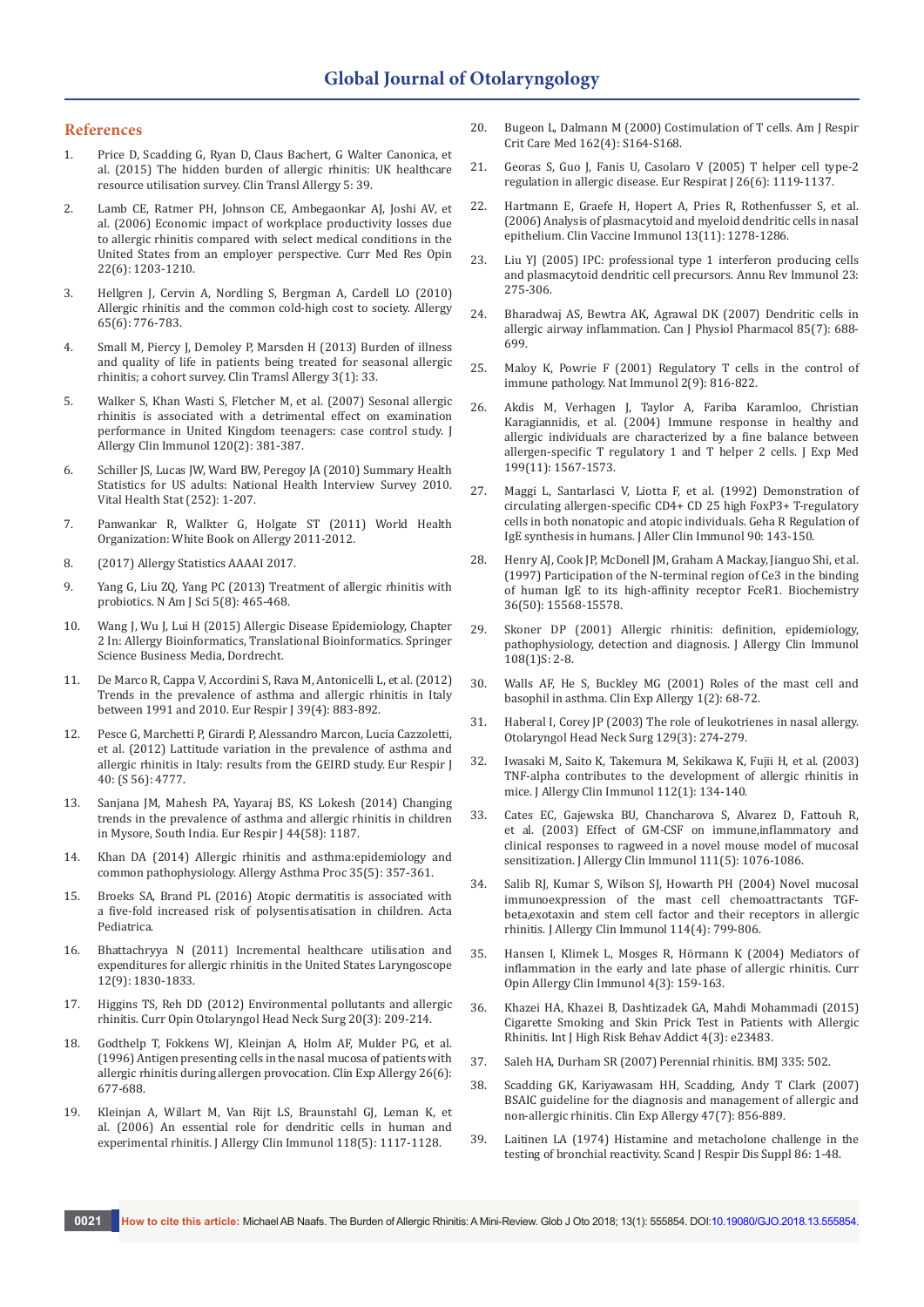- 40. [Laitinen LA, Kokkola K \(1974\) Bronchial reactivity to histamine in](https://www.ncbi.nlm.nih.gov/pubmed/4528453)  [pulmonary tuberculosis. Scand J Respir Dis Suppl 89: 201-205.](https://www.ncbi.nlm.nih.gov/pubmed/4528453)
- 41. [Ortolani C, Ispano M, Pastorello E, Bigi A, Ansaloni R \(1988\) The oral](https://www.ncbi.nlm.nih.gov/pubmed/3264668)  [allergy syndrome. Ann Allergy 616\(2\): 47-52.](https://www.ncbi.nlm.nih.gov/pubmed/3264668)
- 42. [Hughes RG, Jones NS \(1998\) The role of nasal endoscopy in](https://www.ncbi.nlm.nih.gov/pubmed/9669070)  [outpatient management. Clin Otolaryngol Allied Sci 23\(3\): 224-226.](https://www.ncbi.nlm.nih.gov/pubmed/9669070)
- 43. [Droste JH, Kerkhof M, Monchy JG, Schouten JP, Rijcken B \(1996\)](https://www.ncbi.nlm.nih.gov/pubmed/8655887)  [Association of skin test reactivity specific IgE, total IgE, and](https://www.ncbi.nlm.nih.gov/pubmed/8655887)  [eosinophils with nasal symptoms in a community-based popukation](https://www.ncbi.nlm.nih.gov/pubmed/8655887)  [study: The Dutch ECRHS Group. J Allergy Clin Immunol 97\(4\): 922-](https://www.ncbi.nlm.nih.gov/pubmed/8655887) [932.](https://www.ncbi.nlm.nih.gov/pubmed/8655887)
- 44. [Gleeson M, Cripps AW, Hensley MJ, Wlodarczyk JH, Henry RL,](https://www.ncbi.nlm.nih.gov/pubmed/8809427)  [et al. \(1996\) A clinical evaluation in children of the Pharmacia](https://www.ncbi.nlm.nih.gov/pubmed/8809427)  [ImmunoCAP system for inhalant allergens. Clin Exp Allergy 26\(6\):](https://www.ncbi.nlm.nih.gov/pubmed/8809427)  [697-702.](https://www.ncbi.nlm.nih.gov/pubmed/8809427)
- 45. [Romero JN, Scadding G \(1992\) Eosinophilia in nasal secretions](https://www.ncbi.nlm.nih.gov/pubmed/1448673)  [compared to skin prick test and nasal challenge test in the diagnosis](https://www.ncbi.nlm.nih.gov/pubmed/1448673)  [of nasal allergy. Rhinology 30\(3\): 169-175.](https://www.ncbi.nlm.nih.gov/pubmed/1448673)
- 46. [Nielsen HK, Eriksen EF, Storm T, Mosekilde L \(1988\) The effects of](https://www.ncbi.nlm.nih.gov/pubmed/2828820)  [short-term,high-dose treatment with prednisone on the nuclear](https://www.ncbi.nlm.nih.gov/pubmed/2828820)  [uptake of 1,25-dihydroxyvitamin D3 in monocytes from normal](https://www.ncbi.nlm.nih.gov/pubmed/2828820)  [human subjects. Metabolism 37\(2\): 109-114.](https://www.ncbi.nlm.nih.gov/pubmed/2828820)
- 47. [De Weger LA, Hiemstra PS \(2009\) The effect of climate change on](https://www.ncbi.nlm.nih.gov/pubmed/20025786)  [pollen allergy in the Netherlands. Ned Tijdschr Geneesk 153: A1410.](https://www.ncbi.nlm.nih.gov/pubmed/20025786)
- 48. [Nurmatov U, Van Schayck CP, Hurwitz B, Sheikh A \(2012\) House](https://www.ncbi.nlm.nih.gov/pubmed/22103686)  [dust mite avoidance measures for perrenial allergic rhinitis: an](https://www.ncbi.nlm.nih.gov/pubmed/22103686)  [updated Cochrane systematic review. Allergy 67\(2\): 158-165.](https://www.ncbi.nlm.nih.gov/pubmed/22103686)
- 49. [Raulf M, Buters J, Chapman M, Cecchi L, De Blay F, et al. \(2014\)](https://www.ncbi.nlm.nih.gov/pubmed/24894737)  [Monitoring of occupational and environmental aeroallergens-EAACI](https://www.ncbi.nlm.nih.gov/pubmed/24894737)  [Position Paper. Concerted action of the EAACI IG occupational and](https://www.ncbi.nlm.nih.gov/pubmed/24894737)  [aerobiology& air polution. Allergy 69\(10\): 1280-1299.](https://www.ncbi.nlm.nih.gov/pubmed/24894737)
- 50. [Ozturk AB, Celebroglu E, Karakaya G, Kalyoncu AF \(2013\) Protective](https://www.ncbi.nlm.nih.gov/pubmed/24039213)  [efficacy of sunglasses on the conjunctival symptoms of seasonal](https://www.ncbi.nlm.nih.gov/pubmed/24039213)  [rhinitis. Int Forum Allergy Rhinol 3\(12\): 1001-1006.](https://www.ncbi.nlm.nih.gov/pubmed/24039213)
- 51. [O'Meara IJ, Sercombe JK, Morgan G, Reddel HK, Xuan W, et al. \(2005\)](https://www.ncbi.nlm.nih.gov/pubmed/15727589)  [The reduction of rhinitis symptoms by nasal filters during natural](https://www.ncbi.nlm.nih.gov/pubmed/15727589)  [exposure to ragweed and grass pollen. Allergy 60\(4\): 529-532.](https://www.ncbi.nlm.nih.gov/pubmed/15727589)
- 52. Kennedy R, Robertson L, Lewis M (2012) Haymax-confidential report Worcester. The National Pollen and Aerobiology Research Unit (NPARU) p. 1.
- 53. [Aberg N, Ospanova ST, Nikitin NP, Emberlin J, Dahl Å \(2014\) A](https://www.ncbi.nlm.nih.gov/pubmed/24852424)  [nasally applied cellulose powder in seasonal allergic rhinitis](https://www.ncbi.nlm.nih.gov/pubmed/24852424)  [in adults with grass pollen allergy: a double-blind randomized,](https://www.ncbi.nlm.nih.gov/pubmed/24852424)  [placebo-controlled, parallel-group study. Int Arch Allergy Immunol](https://www.ncbi.nlm.nih.gov/pubmed/24852424)  [163\(4\): 313-318.](https://www.ncbi.nlm.nih.gov/pubmed/24852424)
- 54. [Bjornsdottir US, Jakobinadottir S, Runarsdottir V, Juliusson S \(2003\)](https://www.ncbi.nlm.nih.gov/pubmed/12952114)  [The effect of reducing levels of cat allergen \( Fel d1\) on clinical](https://www.ncbi.nlm.nih.gov/pubmed/12952114)  [symptoms in patients with cat allergy. Ann Allergy Asthma Immunol](https://www.ncbi.nlm.nih.gov/pubmed/12952114)  [91\(2\): 189-194.](https://www.ncbi.nlm.nih.gov/pubmed/12952114)
- 55. [Wood CC, Fireman P, Grossman J, Wecker M, MacGregor T \(1995\)](https://www.ncbi.nlm.nih.gov/pubmed/7751527)  [Product characteristics and pharmacokinetics of intranasal](https://www.ncbi.nlm.nih.gov/pubmed/7751527)  [ipratropium bromide. J Allergy Clin Immunol 955\(2\): 1111-1116.](https://www.ncbi.nlm.nih.gov/pubmed/7751527)
- 56. [Boyle RJ, Pedroletti C, Wickman M, Leif Bjermer, Erkka Valovirta,](http://thorax.bmj.com/content/67/3/215)  [et al. \(2012\) Nocturnal temperature controlled laminar airflow for](http://thorax.bmj.com/content/67/3/215)  [treating atopic asthma; a randomized controlled trial. Thorax 67\(3\):](http://thorax.bmj.com/content/67/3/215)  [215-221.](http://thorax.bmj.com/content/67/3/215)
- 57. [Jeffe JS, Bhushan B, Schroeder JW \(2012\) Nasal saline irrigation](https://www.ncbi.nlm.nih.gov/pubmed/22266167)  [in children: a study of compliance and tolerance. Int J Paediatr](https://www.ncbi.nlm.nih.gov/pubmed/22266167)  [Otolaryngol 76\(3\): 409-413.](https://www.ncbi.nlm.nih.gov/pubmed/22266167)
- 58. [Chen JR, Jin L, Li XY \(2014\) The effectiveness of nasal saline](https://www.ncbi.nlm.nih.gov/pubmed/24809770)  [irrigation \(seawater\) in treatment of allergic rhinitis in children. Int](https://www.ncbi.nlm.nih.gov/pubmed/24809770)  [J Pediatr Otolaryngol 78\(7\): 1115-1118.](https://www.ncbi.nlm.nih.gov/pubmed/24809770)
- 59. [Marchisio P, Varicchio A, Baggi E, Bianchini S, Capasso ME, et al.](https://www.ncbi.nlm.nih.gov/pubmed/23058022)  [\(2012\) Hypertonic saline is more effective than normal saline in](https://www.ncbi.nlm.nih.gov/pubmed/23058022)  [seasonal allergic rhinitis in children. Int J Immunopatol Pharmacol](https://www.ncbi.nlm.nih.gov/pubmed/23058022)  [25\(3\): 721-730.](https://www.ncbi.nlm.nih.gov/pubmed/23058022)
- 60. [Casale TB, Romero FA, Spierings EL \(2008\) Intranasal noninhaled](https://www.ncbi.nlm.nih.gov/pubmed/18028997)  [carbondioxide for the symptomatic treatment of seasonal allergic](https://www.ncbi.nlm.nih.gov/pubmed/18028997)  [rhinitis. J Allergy Clin Immunol 121\(1\): 105-109.](https://www.ncbi.nlm.nih.gov/pubmed/18028997)
- 61. [Casale TB, Korenblat PE, Meltzer EC, Yen K, Bhatnagar A \(2011\)](https://www.ncbi.nlm.nih.gov/pubmed/21962098)  [Nasal carbon dioxide for the symptomatic treatment of perennial](https://www.ncbi.nlm.nih.gov/pubmed/21962098)  [allergic rhinitis. Ann Allergy Asthma Immunol 107\(4\): 364-370.](https://www.ncbi.nlm.nih.gov/pubmed/21962098)
- 62. [Shamsi Z, Hindmarch I \(2000\) Sedation and antihistamines: a](https://www.ncbi.nlm.nih.gov/pubmed/12404608)  [review of inter-drug differences using propertional impairment](https://www.ncbi.nlm.nih.gov/pubmed/12404608)  [ratios. Hum Psychopharmacol 15\(S1\): S3-S30.](https://www.ncbi.nlm.nih.gov/pubmed/12404608)
- 63. [Wilson AM, O'Byrne PM, Parameswaran K \(2004\) Leukotriene](https://www.ncbi.nlm.nih.gov/pubmed/14984820)  [receptor antagonists for allergic rhinitis: a systematic review and](https://www.ncbi.nlm.nih.gov/pubmed/14984820)  [meta-anylysis. Am J Med 116\(5\): 338-344.](https://www.ncbi.nlm.nih.gov/pubmed/14984820)
- 64. [Bachert C, Bousquet J, Caronica GW, Durham SR, Klimek L, et al.](https://www.ncbi.nlm.nih.gov/pubmed/15480324)  [\(2004\) Levocitrizine improves quality of life and reduces quality](https://www.ncbi.nlm.nih.gov/pubmed/15480324)  [of life and reduces costs in long-term management of persistent](https://www.ncbi.nlm.nih.gov/pubmed/15480324)  [allergic rhinitis. J Allergy Clin Immunol 114\(4\): 838-844.](https://www.ncbi.nlm.nih.gov/pubmed/15480324)
- 65. [Cipandri G, Cosentino C, Milanese M, Mondino C, Canonica GW](https://www.ncbi.nlm.nih.gov/pubmed/11703220)  [\(2001\) Fexofenadine reduces nasal congestion in perennial allergic](https://www.ncbi.nlm.nih.gov/pubmed/11703220)  [rhinitis. Allergy 56\(11\): 1068-1070.](https://www.ncbi.nlm.nih.gov/pubmed/11703220)
- 66. [Hore I, Georgalas C, Scadding C \(2005\) Oral antihistamines for](https://www.ncbi.nlm.nih.gov/pubmed/15725193)  [the symptom of nasal obstruction in persistent allergic rhinitis:a](https://www.ncbi.nlm.nih.gov/pubmed/15725193)  [systematic review of randomized clinical trials. Clin Exp Allergy](https://www.ncbi.nlm.nih.gov/pubmed/15725193)  [35\(2\): 207-212.](https://www.ncbi.nlm.nih.gov/pubmed/15725193)
- 67. [Nayak AS, Schenke IE \(2001\) Desloratidine reduces nasal congestion](https://www.ncbi.nlm.nih.gov/pubmed/11703222)  [in patients with intermittent allergic rhinitis. Allergy 56\(11\): 1077-](https://www.ncbi.nlm.nih.gov/pubmed/11703222) [1080.](https://www.ncbi.nlm.nih.gov/pubmed/11703222)
- 68. [Patou J, De Smedt H, Van Cauwenberge CP, Bachert C \(2006\)](https://www.ncbi.nlm.nih.gov/pubmed/16911353)  [Pathophysiology of naal obstruction and meta-analysis of early and](https://www.ncbi.nlm.nih.gov/pubmed/16911353)  [late effects of levocetrizine .Clin Exp Allergy 36\(8\): 472-481.](https://www.ncbi.nlm.nih.gov/pubmed/16911353)
- 69. [Van Steekelenburg J, Clement PH, Beel MH \(2002\) Comparison of](https://www.ncbi.nlm.nih.gov/pubmed/11906367)  [five new antihistamines \(H1 receptor antagonists\) in patients with](https://www.ncbi.nlm.nih.gov/pubmed/11906367)  [allergic rhinitis using nasal provocation studies and skin tests.](https://www.ncbi.nlm.nih.gov/pubmed/11906367)  [Allergy 57\(4\): 346-350.](https://www.ncbi.nlm.nih.gov/pubmed/11906367)
- 70. [Dhand A, Aminoff MJ \(2014\) The neurology of itch. Brain 137\(2\):](https://www.ncbi.nlm.nih.gov/pubmed/23794605)  [31-22.](https://www.ncbi.nlm.nih.gov/pubmed/23794605)
- 71. [Nelson HS \(2003\) Prospects for antihistamines in the treatment of](https://www.ncbi.nlm.nih.gov/pubmed/14530795)  [asthma. J Allergy Clin Immunol 112\(4S\): S96-S100.](https://www.ncbi.nlm.nih.gov/pubmed/14530795)
- 72. [Portnoy JM, Dinakar C \(2004\) Review of cetrizine hydrochloride for](https://www.ncbi.nlm.nih.gov/pubmed/14680442)  [the treatment of allergic disorders. Expert Opin Pharmacother 5\(1\):](https://www.ncbi.nlm.nih.gov/pubmed/14680442)  [125-135.](https://www.ncbi.nlm.nih.gov/pubmed/14680442)
- 73. [Schwarzer GT, Bassler D, Mitra A, Ducharme FM, Forster J \(2004\)](https://www.ncbi.nlm.nih.gov/pubmed/14973969)  [Ketotifen alone or as additional medication for long-term control](https://www.ncbi.nlm.nih.gov/pubmed/14973969)  [of asthma and wheeze in children. Cochrane Database Syst Rev \(1\):](https://www.ncbi.nlm.nih.gov/pubmed/14973969)  [001384.](https://www.ncbi.nlm.nih.gov/pubmed/14973969)
- 74. [Cipandri G, Passalacqua G, Mincarini M, Ricca V, Canonica GW](https://www.ncbi.nlm.nih.gov/pubmed/9433365)  [\(1997\) Continuous versus on demand treatment with cetrizine for](https://www.ncbi.nlm.nih.gov/pubmed/9433365)  [allergic rhinitis. Ann Allergy Asthma Immunol 79\(6\): 507-511.](https://www.ncbi.nlm.nih.gov/pubmed/9433365)
- 75. [Leurs R, Church MK, Taglialatela M \(2002\) H1-antihistamines:inverse](https://www.ncbi.nlm.nih.gov/pubmed/11972592)  [agonism, anti-inflammatory actions and cardiac effects. Clin Exp](https://www.ncbi.nlm.nih.gov/pubmed/11972592)  [Allergy 32\(4\): 489-498.](https://www.ncbi.nlm.nih.gov/pubmed/11972592)
- 76. [Weller JM, Bloodfield JR, Woodworth GG, Grant AR, Layton TA, et](https://www.ncbi.nlm.nih.gov/pubmed/10691585)  [al. \(2000\) Effects of fexofenadine,diphenhydramine and alcohol on](https://www.ncbi.nlm.nih.gov/pubmed/10691585)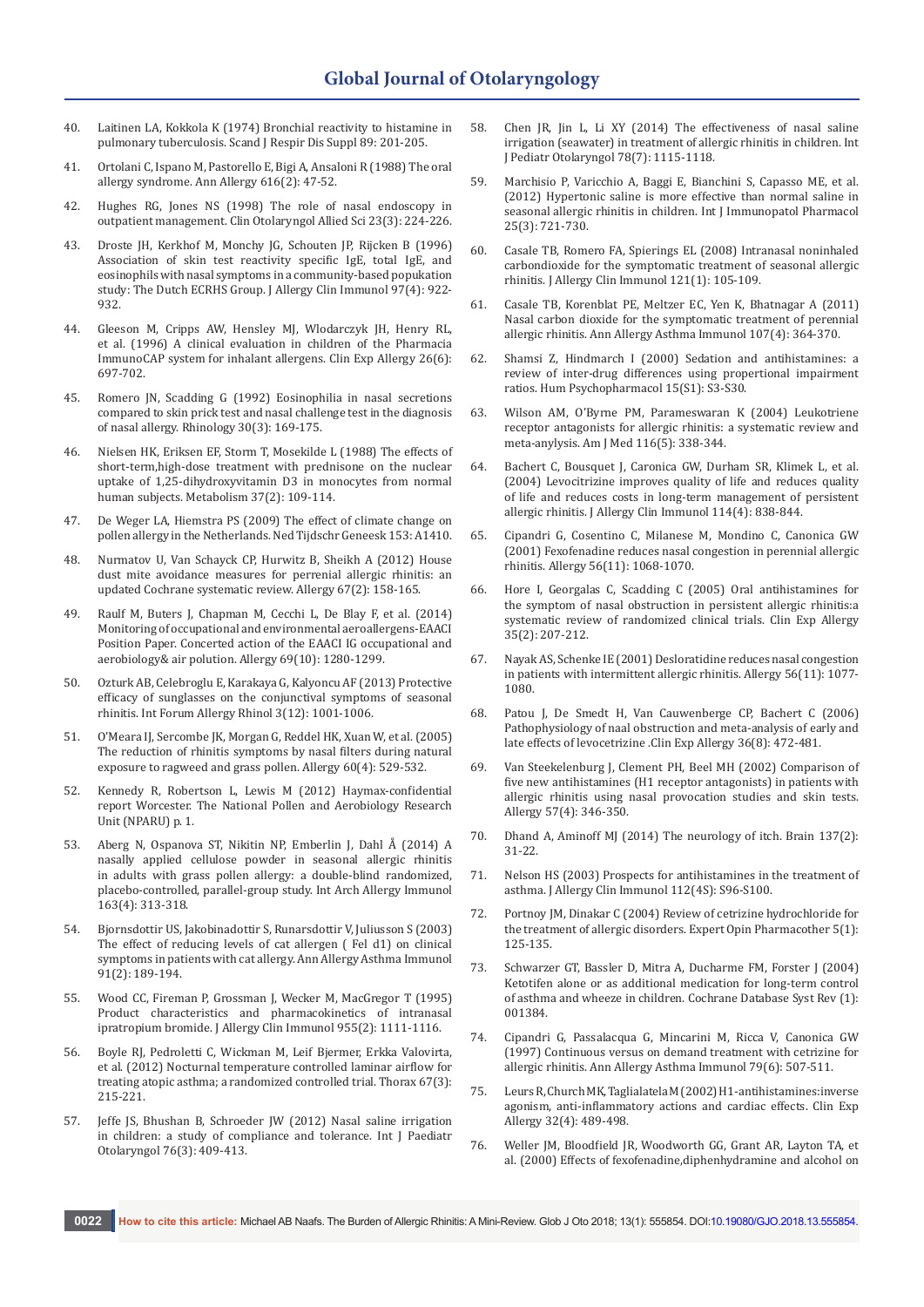[driving performance: A randomized placebo-controlled trial in the](https://www.ncbi.nlm.nih.gov/pubmed/10691585)  [Iowa driving simulator. Ann Intern Med 132\(5\): 354-363.](https://www.ncbi.nlm.nih.gov/pubmed/10691585)

- 77. [Gray SL, Anderson ML, Dublin S, Hanlon JT, Hubbard R, et al. \(2015\)](https://www.ncbi.nlm.nih.gov/pubmed/25621434)  [Cumulative use of strong anticholinergics and incident dementia: a](https://www.ncbi.nlm.nih.gov/pubmed/25621434)  [prospective cohort study. JAMA Intern Med 175\(3\): 401-407.](https://www.ncbi.nlm.nih.gov/pubmed/25621434)
- 78. [Olasinska Wisniewska A, Olasinski J, Grajek S \(2014\) Cardiovascular](https://www.ncbi.nlm.nih.gov/pmc/articles/PMC4112269/)  [safety of antihistamines. Postepy Dermatol Allergol 31\(3\): 182-186.](https://www.ncbi.nlm.nih.gov/pmc/articles/PMC4112269/)
- 79. [Davila I, Sastre J, Bartra J, del Cuvillo A, Jáuregui I, et al. \(2006\) Effect](https://www.ncbi.nlm.nih.gov/pubmed/17357373)  [of H1 antihsitamines upon the cardiovascular system. J Investig](https://www.ncbi.nlm.nih.gov/pubmed/17357373)  [Allergol Clin Immunol 16\(S1\): 13-23.](https://www.ncbi.nlm.nih.gov/pubmed/17357373)
- 80. [Poluzzi E, Raschi E, Godman B, Ariola Koci, Ugo Moretti, et al. \(2015\)](http://journals.plos.org/plosone/article/authors?id=10.1371/journal.pone.0119551)  Pro-arrythmic potential of oral antihistamines (H1), combining [adverse event reports with drug utilization data across Europe. Plos](http://journals.plos.org/plosone/article/authors?id=10.1371/journal.pone.0119551)  [One 10: e1119551.](http://journals.plos.org/plosone/article/authors?id=10.1371/journal.pone.0119551)
- 81. [Juniper EF, Kline PA, Hargreave FE, Dolovich J \(1989\) Comparison of](https://www.ncbi.nlm.nih.gov/pubmed/2494249)  [beclometasone dipropionate aqueous nasal spray, astimezole, and](https://www.ncbi.nlm.nih.gov/pubmed/2494249)  [the combination in the prophylactic treatment of ragweed pollen](https://www.ncbi.nlm.nih.gov/pubmed/2494249)[induced rhinoconjuctivitis. Allergy Clin Immunol 83\(3\): 627-633.](https://www.ncbi.nlm.nih.gov/pubmed/2494249)
- 82. [Ratner PH, Van Bavel JH, Martin BG, Hampel FC, Howland WC, et](https://www.ncbi.nlm.nih.gov/pubmed/9722799)  [al. \(1998\) A comparison of the efficacy of fluticasone propionate](https://www.ncbi.nlm.nih.gov/pubmed/9722799)  [aqueous nasal spray and loratidine alone or in combination, for the](https://www.ncbi.nlm.nih.gov/pubmed/9722799)  [treatment of seasonal allergic rhinitis. J Fam Pract 47\(2\): 118-125.](https://www.ncbi.nlm.nih.gov/pubmed/9722799)
- 83. [Simpson RJ \(1994\) Budosenide and terfenadine, separately and in](https://www.ncbi.nlm.nih.gov/pubmed/7998664)  [combination in the treatment of hay fever. Ann Allergy 73\(6\): 497-](https://www.ncbi.nlm.nih.gov/pubmed/7998664) [502.](https://www.ncbi.nlm.nih.gov/pubmed/7998664)
- 84. [Lee TA, Pickard AS \(2007\) Meta-analysis of azelastine nasal spray](https://www.ncbi.nlm.nih.gov/pubmed/17542768)  [for the treatment of allergic rhinitis. Pharmacotherapy 27\(6\): 852-](https://www.ncbi.nlm.nih.gov/pubmed/17542768) [859.](https://www.ncbi.nlm.nih.gov/pubmed/17542768)
- 85. [Horak F \(2008\) Effectiveness of twice daily azelastine nasal spray in](https://www.ncbi.nlm.nih.gov/pubmed/19209282)  [patients with seasonal allergic rhinitis. Ther Cln Risk Manag 4\(5\):](https://www.ncbi.nlm.nih.gov/pubmed/19209282)  [1009-1022.](https://www.ncbi.nlm.nih.gov/pubmed/19209282)
- 86. [Lieberman P, Kaliner M, Wheeler WJ \(2005\) Open-label evaluation](https://www.ncbi.nlm.nih.gov/pubmed/15899111)  [of azelastine nasal spray in patients with seasonal allegic rhinitis](https://www.ncbi.nlm.nih.gov/pubmed/15899111)  [and non-allergic vasomotor rhinitis. Curr Med Res Opin 21\(4\): 611-](https://www.ncbi.nlm.nih.gov/pubmed/15899111) [618.](https://www.ncbi.nlm.nih.gov/pubmed/15899111)
- 87. [Horak F, Zieglmayer UP, Zieglmayer R, Kavina A, Marschall K, et al.](https://www.ncbi.nlm.nih.gov/pubmed/16393441)  [\(2006\) Azelastine nasal spray and desloratidine tablets in polllen](https://www.ncbi.nlm.nih.gov/pubmed/16393441)[induced seasonal allergic rhinitis: a pharmocodynamic study of](https://www.ncbi.nlm.nih.gov/pubmed/16393441)  [onset of action and efficacy. Curr Med Res Opin 22\(1\): 151-157.](https://www.ncbi.nlm.nih.gov/pubmed/16393441)
- 88. [La Force CE, Corren J, Wheeler WJ, Berger WE \(2004\) Efficacy of](https://www.ncbi.nlm.nih.gov/pubmed/15328675)  [azelastine nasal spray in seasonal allergic rhinitis patients who](https://www.ncbi.nlm.nih.gov/pubmed/15328675)  [remain symptomatic after treatment with fexofenadine. Ann Allergy](https://www.ncbi.nlm.nih.gov/pubmed/15328675)  [Asthma Immunol 93\(2\): 154-159.](https://www.ncbi.nlm.nih.gov/pubmed/15328675)
- 89. [Yanez A, Rodrigo GJ \(2002\) Intranasal corticosteroids versus topical](https://www.ncbi.nlm.nih.gov/pubmed/12452206)  [H1 receptor antagonists for the treatment of allergic rhinitis:](https://www.ncbi.nlm.nih.gov/pubmed/12452206)  [a systematic review with meta-analysis. Ann Allergy Asthma](https://www.ncbi.nlm.nih.gov/pubmed/12452206)  [Immunol 89\(5\): 479-484.](https://www.ncbi.nlm.nih.gov/pubmed/12452206)
- 90. [Bielory B, Bielory L \(2014\) Over the counter migration of steroid](https://www.ncbi.nlm.nih.gov/pubmed/25102105)  [use: impact on the eye. Curr Opin Allergy Clin Immunol 14\(5\): 471-](https://www.ncbi.nlm.nih.gov/pubmed/25102105) [476.](https://www.ncbi.nlm.nih.gov/pubmed/25102105)
- 91. [Hong J, Bielory B, Rosenberg JL, Bielory L \(2011\) Efficacy of](https://www.ncbi.nlm.nih.gov/pubmed/21262095)  [intranasal corticosteroids for the ocular symptoms of allergic](https://www.ncbi.nlm.nih.gov/pubmed/21262095)  [rhinitis: a systematic review. Allergy Asthma Proc 32\(1\): 22-25.](https://www.ncbi.nlm.nih.gov/pubmed/21262095)
- 92. [Keith PK, Scadding GK \(2009\) Are intranasal corticosteroids all](https://www.ncbi.nlm.nih.gov/pubmed/19569975)  [equally consistent in managing ocular symptoms of seasonal](https://www.ncbi.nlm.nih.gov/pubmed/19569975)  [allergic rhinitis? Curr Med Res Opin 25\(8\): 2021-2041.](https://www.ncbi.nlm.nih.gov/pubmed/19569975)
- 93. [Weiner JM, Abramson MJ, Puy RM \(1998\) Intranasal corticosteroids](https://www.ncbi.nlm.nih.gov/pubmed/9848901)  [versus H1 receptor antagonists in rhinitis:systematic review of](https://www.ncbi.nlm.nih.gov/pubmed/9848901)  [randomized controlled trials. BMJ 317\(7173\):1624-1629.](https://www.ncbi.nlm.nih.gov/pubmed/9848901)
- 94. [Graft D, Aaronson D, Chervinsky P, Kaiser H, Melamed J, et al. \(1996\)](https://www.ncbi.nlm.nih.gov/pubmed/8876546)  [A placebo- and active-controlled randomized trial of prophylactic](https://www.ncbi.nlm.nih.gov/pubmed/8876546)  [treatment of seasonal allergic rhinitis with mometasone fuorate](https://www.ncbi.nlm.nih.gov/pubmed/8876546)  [aqueous nasal spray. J Allergy Clin Immunol 98\(4\): 724-731.](https://www.ncbi.nlm.nih.gov/pubmed/8876546)
- 95. [Derendorfer H, Meltzer EO \(2008\) Molecular and clinical](https://www.ncbi.nlm.nih.gov/pubmed/18782107)  [pharmacology of intranasal corticosteroids: clinical and therapeutic](https://www.ncbi.nlm.nih.gov/pubmed/18782107)  [implications. Allergy 63\(10\): 1292-1300.](https://www.ncbi.nlm.nih.gov/pubmed/18782107)
- 96. [Homer J, Gazis TG \(1999\) Cushing's syndrome induced by](https://www.ncbi.nlm.nih.gov/pmc/articles/PMC1115736/)  [betamethasone nose drops. In rhinological disease betametasone](https://www.ncbi.nlm.nih.gov/pmc/articles/PMC1115736/)  [should be regarded as systemic corticosteroid. BMJ 312\(7194\):1355.](https://www.ncbi.nlm.nih.gov/pmc/articles/PMC1115736/)
- 97. [Bui CM, Chen H, Shyr Y, Joos KM \(2005\) Discontinuing nasal steroids](https://www.ncbi.nlm.nih.gov/pubmed/16275373)  [might lower intraocular pressure in glaucoma. J Allergy Clin](https://www.ncbi.nlm.nih.gov/pubmed/16275373)  [Immunol 116\(5\): 1042-1047.](https://www.ncbi.nlm.nih.gov/pubmed/16275373)
- 98. [Bousquet J, Van CP, Khaltaev N, Aria Workshop Group, World Health](https://www.ncbi.nlm.nih.gov/pubmed/11707753)  [Organization \(2011\) Allergic rhinitis and its impact on asthma. J](https://www.ncbi.nlm.nih.gov/pubmed/11707753)  [Allergy Clin Immunol 108\(5S\): S147-S334.](https://www.ncbi.nlm.nih.gov/pubmed/11707753)
- 99. [Pullerits T, Praks L, Ristoja V, Lötvall J \(2002\) Comparison of a nasal](https://www.ncbi.nlm.nih.gov/pubmed/12063523)  [glucocorticoid, antileukotriene and a combination of antileukotriene](https://www.ncbi.nlm.nih.gov/pubmed/12063523)  [and antihistamine in the treatment of seasonal allergic rhinitis. J](https://www.ncbi.nlm.nih.gov/pubmed/12063523)  [Allergy Clin Immunol 109\(6\): 949-955.](https://www.ncbi.nlm.nih.gov/pubmed/12063523)
- 100. [Wilson A., Orr LC, Sims EJ, Lipworth BJ \(2001\) Effects of](https://www.ncbi.nlm.nih.gov/pubmed/11167952)  [monotherapy with intra-nasal corticosteroid or combined oral](https://www.ncbi.nlm.nih.gov/pubmed/11167952)  [histamine and leukotriene receptor antagonists in seasonal allergic](https://www.ncbi.nlm.nih.gov/pubmed/11167952)  [rhinitis. Clin Exp Allergy 31\(1\): 61-68.](https://www.ncbi.nlm.nih.gov/pubmed/11167952)
- 101. [Meltzer EO, LaForce C, Rainer P, Price D, Ginsberg D, et al. \(2012\) MP](https://www.ncbi.nlm.nih.gov/pubmed/22856633)  [29-02 \(a novel intranasal formulation of azelastine hydrochloride](https://www.ncbi.nlm.nih.gov/pubmed/22856633)  [and fluticasone propionate\) in the treatment of seasonal allergic](https://www.ncbi.nlm.nih.gov/pubmed/22856633)  [rhinitis: a randomized double-blind placebo-controlled trial of](https://www.ncbi.nlm.nih.gov/pubmed/22856633)  [efficacy and safety. Allergy Asthma Proc 33\(4\): 324-332.](https://www.ncbi.nlm.nih.gov/pubmed/22856633)
- 102. [Price D, Shah S, Bathia S, Bachert C, Berger W, et al. \(2013\) A new](https://www.ncbi.nlm.nih.gov/pubmed/24654314)  [therapy \(MP 29-02\) is effective for the long-term treatment of](https://www.ncbi.nlm.nih.gov/pubmed/24654314)  [chronic rhinitis. J Investig Allergol Clin Immunol 23\(7\): 495-503.](https://www.ncbi.nlm.nih.gov/pubmed/24654314)
- 103. [Barnes ML, Biallosterski BT, Gray RD, Fardon TC, Lipworth BJ \(2005\)](https://www.ncbi.nlm.nih.gov/pubmed/16405274)  [Decongestant effects on nasal xylometazoline and momestatone](https://www.ncbi.nlm.nih.gov/pubmed/16405274)  [fuorate in persistent allergic rhinitis. Rhinology 43\(4\): 291-295.](https://www.ncbi.nlm.nih.gov/pubmed/16405274)
- 104. [Baroody FM, Brown D, Gavanescu L, DeTineo M, Naclerio RM \(2011\)](https://www.ncbi.nlm.nih.gov/pubmed/21377716)  [Oxymetazoline adds to the effectiviness of fluticasone fuorate in](https://www.ncbi.nlm.nih.gov/pubmed/21377716)  [the treatment of perennial allergic rhinitis. J Allergy Clin Immunol](https://www.ncbi.nlm.nih.gov/pubmed/21377716)  [127\(4\): 927-934.](https://www.ncbi.nlm.nih.gov/pubmed/21377716)
- 105. Skadding GK (1995) Rhinitis medicamentosa. Clin Exp Allergy 25(5): 391-394.
- 106. [Baroody FM, Naclerio RM \(2011\) Nasal-ocular reflexes and their](https://www.ncbi.nlm.nih.gov/pubmed/23283068)  [role in the management of allergic rhinoconjunctivitis with](https://www.ncbi.nlm.nih.gov/pubmed/23283068)  [intranasal steroids. World Allergy J 4\(1S\): S1-S5.](https://www.ncbi.nlm.nih.gov/pubmed/23283068)
- 107. [Malm L \(1994\) Pharmacologic background to decongesting](https://www.ncbi.nlm.nih.gov/pubmed/7520660)  [and anti-inflammatory treatment of rhinitis and sinusitis. Acta](https://www.ncbi.nlm.nih.gov/pubmed/7520660)  [Otolaryngol 515: 53-55.](https://www.ncbi.nlm.nih.gov/pubmed/7520660)
- 108. [Naclerio RM \(1998\) Optimizing treatment options. Clin Exp Allergy](https://www.ncbi.nlm.nih.gov/pubmed/9988437)  [28\(S6\): 54-59.](https://www.ncbi.nlm.nih.gov/pubmed/9988437)
- 109. [Barnes NC \(2000\) Effects of Antileukotrienes in the Treatment of](http://www.atsjournals.org/doi/full/10.1164/ajrccm.161.supplement_1.ltta-15)  [Asthma. Am J Resp Crit Care Med 161: S1.](http://www.atsjournals.org/doi/full/10.1164/ajrccm.161.supplement_1.ltta-15)
- 110. [Philip G, Malmstrom K, Hampel FC, Weinstein SF, LaForce](https://www.ncbi.nlm.nih.gov/pubmed/12100048)  [CF, et al. \(2002\) Montelukast for treating seasonal rhinitis: a](https://www.ncbi.nlm.nih.gov/pubmed/12100048)  [randomized,double-blind,placebo-controlled trial performed in the](https://www.ncbi.nlm.nih.gov/pubmed/12100048)  [spring. Clin Exp Allergy 32\(7\): 1020-1028.](https://www.ncbi.nlm.nih.gov/pubmed/12100048)
- 111. [Pulleritis T, Praks L, Skoogh BE, Ani R, Lötvall J \(1999\) Randomized](https://www.ncbi.nlm.nih.gov/pubmed/10351924)  [placebo-controlled study comparing a leukotriene receptor](https://www.ncbi.nlm.nih.gov/pubmed/10351924)  [antagonist and a nasal glucocorticoid in seasonal allergic rhinitis.](https://www.ncbi.nlm.nih.gov/pubmed/10351924)  [Am J Resp Crit Care Med 159\(6\): 1814-1816.](https://www.ncbi.nlm.nih.gov/pubmed/10351924)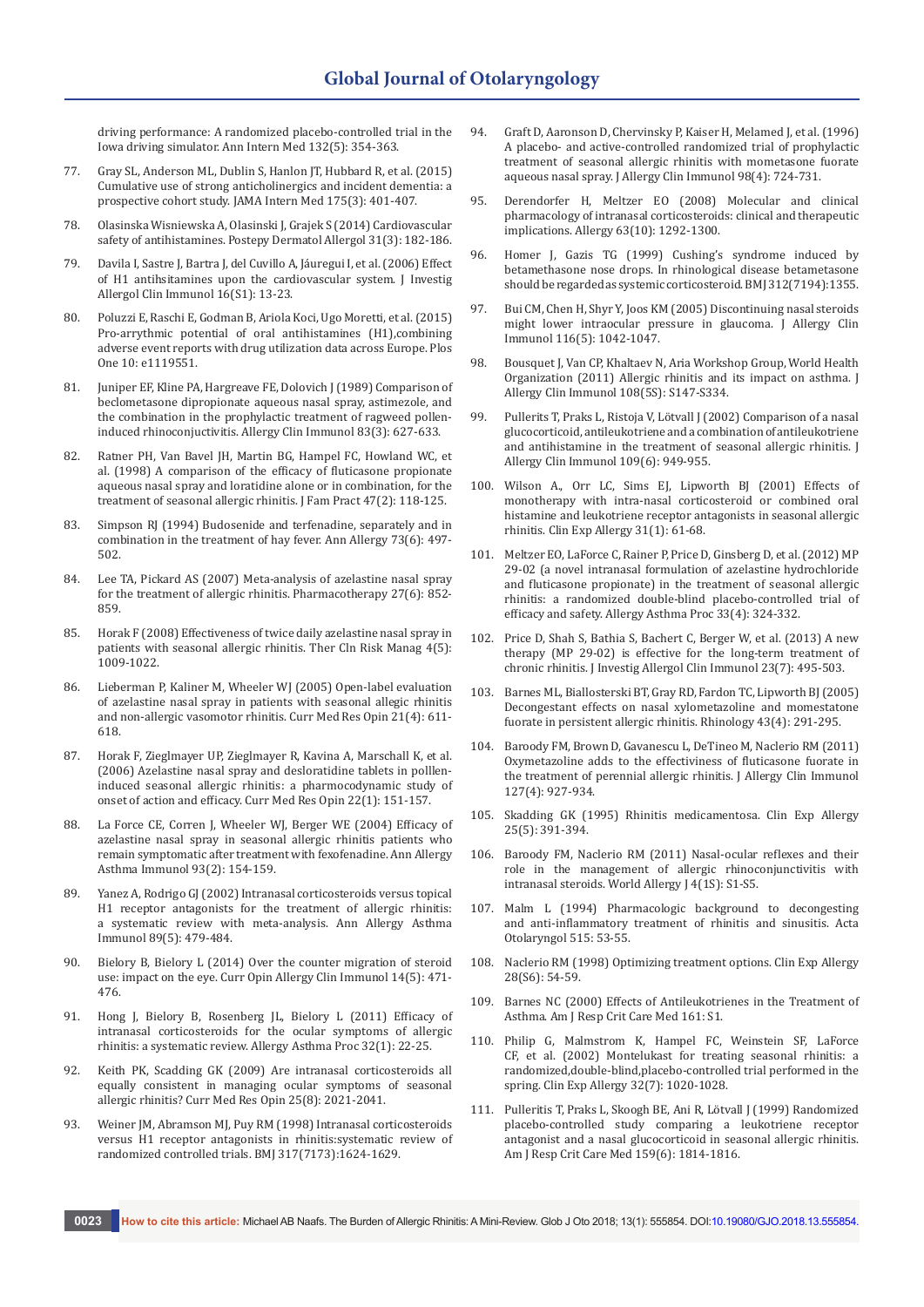- 112. [Ratner PH, Howland WC, Arastu R, et al. Philpot EE, Klein KC, et](https://www.ncbi.nlm.nih.gov/pubmed/12775135)  [al. \(2003\) Fluticasone propionate aqueous nasal spray provided](https://www.ncbi.nlm.nih.gov/pubmed/12775135)  [significantly greater improvement in daytime and nighttime nasal](https://www.ncbi.nlm.nih.gov/pubmed/12775135)  [symptoms of seasonal allergic rhinitis compared with montelukast.](https://www.ncbi.nlm.nih.gov/pubmed/12775135)  [Ann Allergy Asthma Immunol 90\(5\): 536-542.](https://www.ncbi.nlm.nih.gov/pubmed/12775135)
- 113. [Wilson AM, Dempsey OJ, Sims EJ, Lipworth BJ \(2001\) A comparison](https://www.ncbi.nlm.nih.gov/pubmed/11359431)  [of topical budosenide and oral montelukast in seasonal allergic](https://www.ncbi.nlm.nih.gov/pubmed/11359431)  [rhinitis. Clin Exp Allergy 31\(4\): 616-624.](https://www.ncbi.nlm.nih.gov/pubmed/11359431)
- 114. [Fowler SJ, Hall IP, Wilson AM, Wheatley AP, Lipworth BJ \(2002\)](https://www.ncbi.nlm.nih.gov/pubmed/12107604)  [5-Lopoxygenase polymorphism and in vivo response to leukotriene](https://www.ncbi.nlm.nih.gov/pubmed/12107604)  [receptor antagonists. Eur J Clin Pharmacol 58\(3\): 187-190.](https://www.ncbi.nlm.nih.gov/pubmed/12107604)
- 115. [Mastalerz L, Nizankowska E, Sanak M, Mejza F, Pierzchalska M, et](https://www.ncbi.nlm.nih.gov/pubmed/12534456)  [al. \(2002\) Clinical and genetic features underlying the response](https://www.ncbi.nlm.nih.gov/pubmed/12534456)  [of patients with bronchial asthma to treatment with a leukotriene](https://www.ncbi.nlm.nih.gov/pubmed/12534456)  [receptor antagonist. Eur J Clin Invest 32\(12\): 949-955.](https://www.ncbi.nlm.nih.gov/pubmed/12534456)
- 116. [Sampson AP, Siddiqui S, Buchanan D, Howarth PH, Holgate ST,](https://www.ncbi.nlm.nih.gov/pubmed/10992553)  [et al. \(2000\) Variant LCT\(4\) synthetase allele modifies cysternyl](https://www.ncbi.nlm.nih.gov/pubmed/10992553)  [leukotriene synthesis in eosinophils and predicts clinical response](https://www.ncbi.nlm.nih.gov/pubmed/10992553)  [to zafirlukast. Thorax 55\(S2\): 528-531.](https://www.ncbi.nlm.nih.gov/pubmed/10992553)
- 117. [Meltzer EO, Malmstrom K, Lu S, Prenner BM, Wei LX, et al. \(2000\)](https://www.ncbi.nlm.nih.gov/pubmed/10808172)  [Concomittant montelukast and loratidine as treatment for seasonal](https://www.ncbi.nlm.nih.gov/pubmed/10808172)  [allergic rhinitis: a randomized placebo-controlled clinical trial. J](https://www.ncbi.nlm.nih.gov/pubmed/10808172)  [Allergy Clin Immunol 105\(5\): 917-922.](https://www.ncbi.nlm.nih.gov/pubmed/10808172)
- 118. [Nayak AS, Philip G, Lu S, Malice MP, Reiss TF, et al. \(2002\) Efficacy](https://www.ncbi.nlm.nih.gov/pubmed/12086367)  [and tolerability of montelukast alone or in combination with](https://www.ncbi.nlm.nih.gov/pubmed/12086367)  [loratidine in seasonal allergy rhinitis: a multicenter, randomized,](https://www.ncbi.nlm.nih.gov/pubmed/12086367)  [double blind, placebo-controlled trial performed in the fall. Ann](https://www.ncbi.nlm.nih.gov/pubmed/12086367)  [Allergy Asthma Immunol 88\(6\): 592-600.](https://www.ncbi.nlm.nih.gov/pubmed/12086367)
- 119. [Wilson AM, Orr LC, Coutie WJ, Sims EJ, Lipworth BJ \(2002\) A](https://www.ncbi.nlm.nih.gov/pubmed/12002729)  [comparison of once daily fexofenadine versus the combination of](https://www.ncbi.nlm.nih.gov/pubmed/12002729)  [montelukast plus loratidine on domicillary nasal peak flow and](https://www.ncbi.nlm.nih.gov/pubmed/12002729)  [symptoms in seasonal allergic rhinitis. Clin Exp Allergy 32\(1\): 126-](https://www.ncbi.nlm.nih.gov/pubmed/12002729) [132.](https://www.ncbi.nlm.nih.gov/pubmed/12002729)
- 120. [Wilson AM, White PS, Gardiner Q, Nassif R, Lipworth BJ \(2001\)](https://www.ncbi.nlm.nih.gov/pubmed/11721504)  [Effects of leukotriene receptor antagonist therapy in patients](https://www.ncbi.nlm.nih.gov/pubmed/11721504)  [with chronic rhinosinusitis in a real life rhinology clinical setting.](https://www.ncbi.nlm.nih.gov/pubmed/11721504)  [Rhinology 39\(3\): 142-146.](https://www.ncbi.nlm.nih.gov/pubmed/11721504)
- 121. [Philip G, Nayak AS, Berger WE, Leynadier F, Vrijens F, et al. \(2004\)](https://www.ncbi.nlm.nih.gov/pubmed/15462688)  [The effect of montelukast on rhinitis symptoms in patients with](https://www.ncbi.nlm.nih.gov/pubmed/15462688)  [asthma and allergic rhinitis. Curr Med Res Opin 20\(10\): 1549-1558.](https://www.ncbi.nlm.nih.gov/pubmed/15462688)
- 122. [Hauser T, Mahr A, Metzler C, Coste J, Sommerstein R, et al. \(2008\)](https://www.ncbi.nlm.nih.gov/pubmed/18276721)  [The leucotriene receptor antagonist montelukast and the risk of](https://www.ncbi.nlm.nih.gov/pubmed/18276721)  [Churg-Strauss syndrome; a case-crossover study. Thorax 63\(8\):](https://www.ncbi.nlm.nih.gov/pubmed/18276721)  [677-682.](https://www.ncbi.nlm.nih.gov/pubmed/18276721)
- 123. [Nathan N, Little MA, Kunst H, D Wilson, Thickett \(2008\) Churg-](http://thorax.bmj.com/content/63/10/883)[Strauss syndrome and leukotriene antagonist use: a respiratory](http://thorax.bmj.com/content/63/10/883)  [perspective. Thorax 63\(10\): 883-888.](http://thorax.bmj.com/content/63/10/883)
- 124. [Tan R, Corren J \(1995\) Optimum treatment of rhinitis in the elderly.](https://www.ncbi.nlm.nih.gov/pubmed/8535047) [Drugs Aging 7\(3\): 168-175.](https://www.ncbi.nlm.nih.gov/pubmed/8535047)
- 125. [Grossmann J, Banov C, Boggs BP, Bronsky EA, Dockhorn RJ et al.](https://www.ncbi.nlm.nih.gov/pubmed/7538520)  [\(1995\) Use of ipratropium bromide nasal spray in chronic treatment](https://www.ncbi.nlm.nih.gov/pubmed/7538520)  [of nonallergic perennial rhinitis,alone and in combination with](https://www.ncbi.nlm.nih.gov/pubmed/7538520)  [other perennial rhinitis medications. J Allergy Clin Immunol 95\(2\):](https://www.ncbi.nlm.nih.gov/pubmed/7538520)  [1123-1127.](https://www.ncbi.nlm.nih.gov/pubmed/7538520)
- 126. [Kayser HB, Findlay SR, Georgitis JW, Grossman J, Ratner PH, et al.](https://www.ncbi.nlm.nih.gov/pubmed/9532321)  [\(1988\) The anticholinergic agent,ipratropium bromide is useful](https://www.ncbi.nlm.nih.gov/pubmed/9532321)  [in the treatment of rhinorrhea associated with perennial allergic](https://www.ncbi.nlm.nih.gov/pubmed/9532321)  [rhinitis. Allergy Asthma Proc 19\(1\): 23-29.](https://www.ncbi.nlm.nih.gov/pubmed/9532321)
- 127. [Meltzer EO, Orgel HA, Bronsky EA, Findlay SR, Georgitis JW, et al.](https://www.ncbi.nlm.nih.gov/pubmed/1386857)  [\(1992\) Ipratropium bromide aqueous nasal spray for patients](https://www.ncbi.nlm.nih.gov/pubmed/1386857)  [with perennial allergic rhinitis:a study of its effects on their](https://www.ncbi.nlm.nih.gov/pubmed/1386857)

[symptoms,quality of life and nasal cytology. J Allergy Clin Immunol](https://www.ncbi.nlm.nih.gov/pubmed/1386857)  [90\(2\): 242-249.](https://www.ncbi.nlm.nih.gov/pubmed/1386857)

- 128. [Dockhorn R, Aaronson D, Bronsky E, Chervinsky P, Cohen R, et al.](https://www.ncbi.nlm.nih.gov/pubmed/10227333)  [\(1999\) Ann Allergy Asthma Immunol 82\(4\): 349-359.](https://www.ncbi.nlm.nih.gov/pubmed/10227333)
- 129. [Ratner PH, Ehrlich PM, Fineman SM, Meltzer EO, Skoner DP \(2002\)](https://www.ncbi.nlm.nih.gov/pubmed/11936930)  [Use of intranasal cromolyn sodium for allergic rhinitis. Mayo Clin](https://www.ncbi.nlm.nih.gov/pubmed/11936930)  [Proc 77\(4\): 350-354.](https://www.ncbi.nlm.nih.gov/pubmed/11936930)
- 130. [James JG, Campbell LM, Harrison JM, Fell PJ, Ellers-Lenz B, et al.](https://www.ncbi.nlm.nih.gov/pubmed/12841924)  [\(2003\) Comparison of the efficacy and tolerability of topically](https://www.ncbi.nlm.nih.gov/pubmed/12841924)  [administered azelastine,sodium cromoglycate and placebo in the](https://www.ncbi.nlm.nih.gov/pubmed/12841924)  [treatment of seasonal allergic conjunctiviis and rhinoconjunctivitis.](https://www.ncbi.nlm.nih.gov/pubmed/12841924)  [Curr Med Res Opin 19\(4\): 313-320.](https://www.ncbi.nlm.nih.gov/pubmed/12841924)
- 131. [Meltzer EO \(2002\) Efficacy and patient satisfaction with cromolyn](https://www.ncbi.nlm.nih.gov/pubmed/12117084)  [sodium nasal solution in the treatment of seasonal allergic rhinitis:](https://www.ncbi.nlm.nih.gov/pubmed/12117084)  [a placebo-controlled study. Clin Ther 24\(6\): 942-952.](https://www.ncbi.nlm.nih.gov/pubmed/12117084)
- 132. [Owen CG, Shah A, Henshaw K, Smeeth L, Sheikh A \(2004\) Topical](https://www.ncbi.nlm.nih.gov/pubmed/15186569)  [treatments for seasonal allergic conjunctivitis: systematic review](https://www.ncbi.nlm.nih.gov/pubmed/15186569)  [and meta-analysis of efficacy and effectivenes. Br J Gen Pract](https://www.ncbi.nlm.nih.gov/pubmed/15186569)  [54\(503\): 451-456.](https://www.ncbi.nlm.nih.gov/pubmed/15186569)
- 133. [Calderon MA, Demoly P, Gerth van Wijk P, Bousquet J, Sheikh A,](https://www.ncbi.nlm.nih.gov/pubmed/23110958)  [et al. \(2012\) EAACI: A European Declaration on Immunotherapy.](https://www.ncbi.nlm.nih.gov/pubmed/23110958)  [Designing the future of allergen specific immunotherapy. Clin Transl](https://www.ncbi.nlm.nih.gov/pubmed/23110958)  [Allergy 2\(1\): 20.](https://www.ncbi.nlm.nih.gov/pubmed/23110958)
- 134. [Calderon M, Cardona V, Demoly P \(2012\) One hundred years of](https://www.ncbi.nlm.nih.gov/pubmed/22309435)  [allergen immune therapy European Academy of Allergy and Clinical](https://www.ncbi.nlm.nih.gov/pubmed/22309435)  [Immunology celebration:review of unanswered questions. Allergy](https://www.ncbi.nlm.nih.gov/pubmed/22309435)  [67\(4\): 462-476.](https://www.ncbi.nlm.nih.gov/pubmed/22309435)
- 135. [Calderon MA, Alves B, Jacobson M, Hurwitz B, Sheikh A, et al. \(2007\)](https://www.ncbi.nlm.nih.gov/pubmed/17253469)  [Allergen injection immunotherapy for seasonal allergic rhinitis.](https://www.ncbi.nlm.nih.gov/pubmed/17253469)  [Cochrane Database Syst Rev 1: CD001936.](https://www.ncbi.nlm.nih.gov/pubmed/17253469)
- 136. [Erokosima N, Suarez-Cuervo C, Ramanathan M, Kim JM, Chelladurai](https://www.ncbi.nlm.nih.gov/pubmed/23832632)  [Y, et al. \(2014\) Effectiveness of subcutaneous immunotherapy](https://www.ncbi.nlm.nih.gov/pubmed/23832632)  [for allergic rhinoconjunctivitis and asthma: a systematic review.](https://www.ncbi.nlm.nih.gov/pubmed/23832632)  [Laryngoscope 124\(3\): 616-627.](https://www.ncbi.nlm.nih.gov/pubmed/23832632)
- 137. [Eifan AO, Calderon MA, Durham SR \(2013\) Allergen immunotherapy](https://www.ncbi.nlm.nih.gov/pubmed/24099116)  [for house dust mite:clinical efficacy and immunogical mechanisms](https://www.ncbi.nlm.nih.gov/pubmed/24099116)  [in allergic rhinitis and asthma. Expert Opin Biol Ther 13\(11\): 1543-](https://www.ncbi.nlm.nih.gov/pubmed/24099116) [1556.](https://www.ncbi.nlm.nih.gov/pubmed/24099116)
- 138. [Alvarez-Cuesta E, Cuesta-Herranz J, Payana-Ruiz J, Cuesta-Herranz](https://www.ncbi.nlm.nih.gov/pubmed/8151058)  [C, Blanco-Quirós A \(1994\) Monoclonal antibody-standardized cat](https://www.ncbi.nlm.nih.gov/pubmed/8151058)  [extract immunotherapy: risk-benefits from a double-blind placebo](https://www.ncbi.nlm.nih.gov/pubmed/8151058)  [study. J Allergy Clin Immunol 93\(3\): 556-566.](https://www.ncbi.nlm.nih.gov/pubmed/8151058)
- 139. Varney VA, Edwards J, Tabbah K, Brewster H, Mavroleon G, et al. [\(1997\) Clinical efficacy of specific immunotherapy to cat dander; a](https://www.ncbi.nlm.nih.gov/pubmed/9291281)  [double-blind-placebo-controlled trial. Clin Exp Allergy 27\(8\): 860-](https://www.ncbi.nlm.nih.gov/pubmed/9291281) [867.](https://www.ncbi.nlm.nih.gov/pubmed/9291281)
- 140. [Alvarez-Cuesta O, Bousquet J, Canonica GW, Durham SR, Malling HJ, et](https://www.ncbi.nlm.nih.gov/pubmed/16930249)  [al. \(2006\) Standards for practical allergen-specific immunotherapy.](https://www.ncbi.nlm.nih.gov/pubmed/16930249)  [Allergy 61\(S82\): 1-20.](https://www.ncbi.nlm.nih.gov/pubmed/16930249)
- 141. [Radulovic S, Wilson D, Calderon M, Durham S \(2011\) Systematic](https://www.ncbi.nlm.nih.gov/pubmed/21443635)  [reviews of sublingual immunotherapy \(SLIT\). Allergy 66\(6\): 740-](https://www.ncbi.nlm.nih.gov/pubmed/21443635) [752.](https://www.ncbi.nlm.nih.gov/pubmed/21443635)
- 142. [Lin SY, Erekosima N, Kim JM, Ramanathan M, Suarez-Cuervo C, et](https://www.ncbi.nlm.nih.gov/pubmed/23532243)  [al. \(2013\) Sublingual immunotherapy for the treatment of allergic](https://www.ncbi.nlm.nih.gov/pubmed/23532243)  [rhinoconjunctivitis and asthma; a systematic review. JAMA 309\(12\):](https://www.ncbi.nlm.nih.gov/pubmed/23532243)  [1278-1288.](https://www.ncbi.nlm.nih.gov/pubmed/23532243)
- 143. [Kim JM, Lin SY, Suarez-Cuervo C, Yohalakshmi Chelladurai,](https://www.ncbi.nlm.nih.gov/pmc/articles/PMC4074663/)  [Murugappan Ramanathan, et al. \(2013\) Allergen-specific](https://www.ncbi.nlm.nih.gov/pmc/articles/PMC4074663/)  [immunotherapy for pediatric asthma and rhinoconjunctivitis: a](https://www.ncbi.nlm.nih.gov/pmc/articles/PMC4074663/)  [systematic review. inPediatrics 131\(6\): 1155-1167.](https://www.ncbi.nlm.nih.gov/pmc/articles/PMC4074663/)